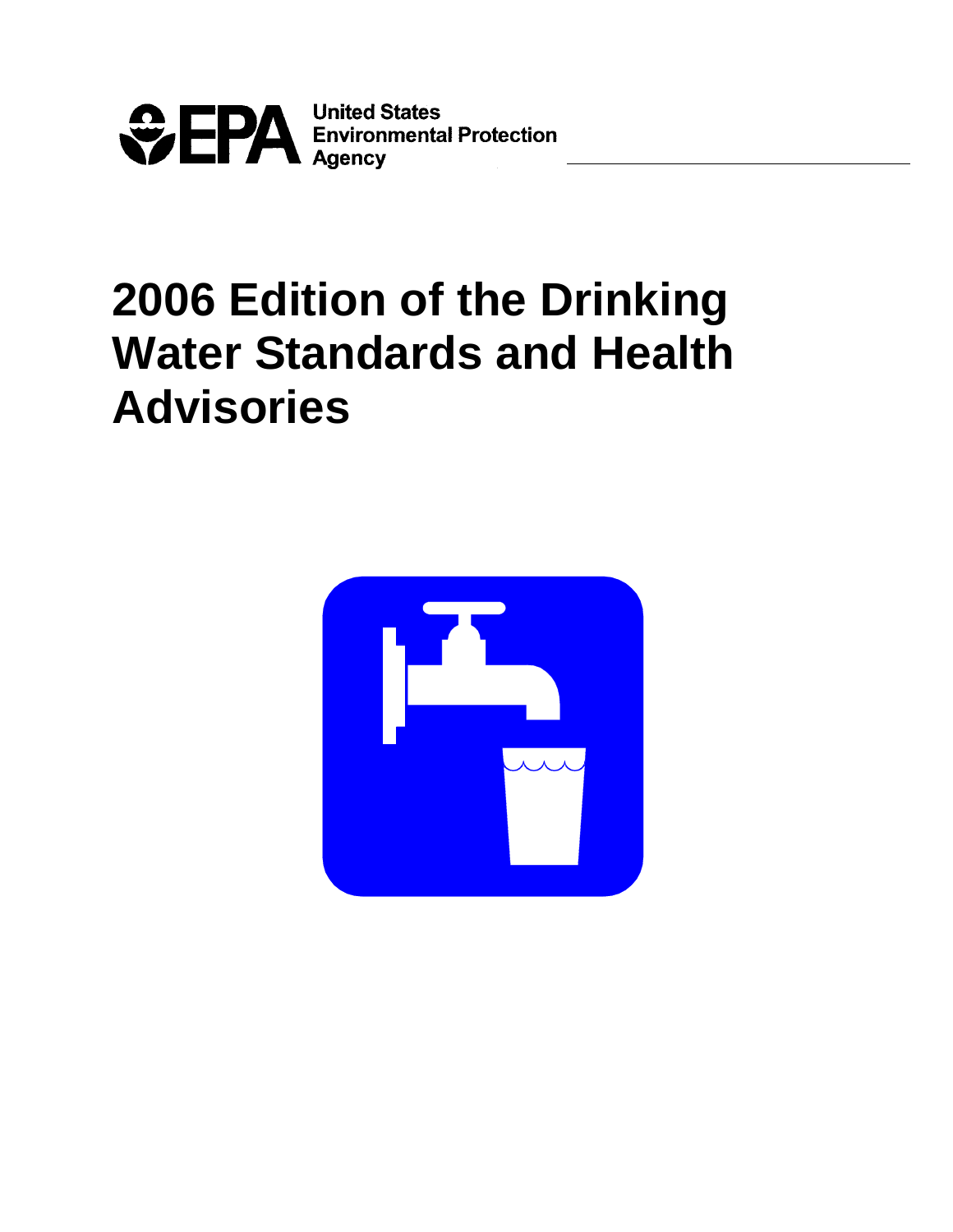## **2006 Edition of the Drinking Water Standards and Health Advisories**

**EPA 822-R-06-013**

**Office of Water U.S. Environmental Protection Agency Washington, DC**

> **Summer 2006 Date of update: August, 2006**

> > **Recycled/Recyclable** Printed on paper that contains at least 50% recycled fiber.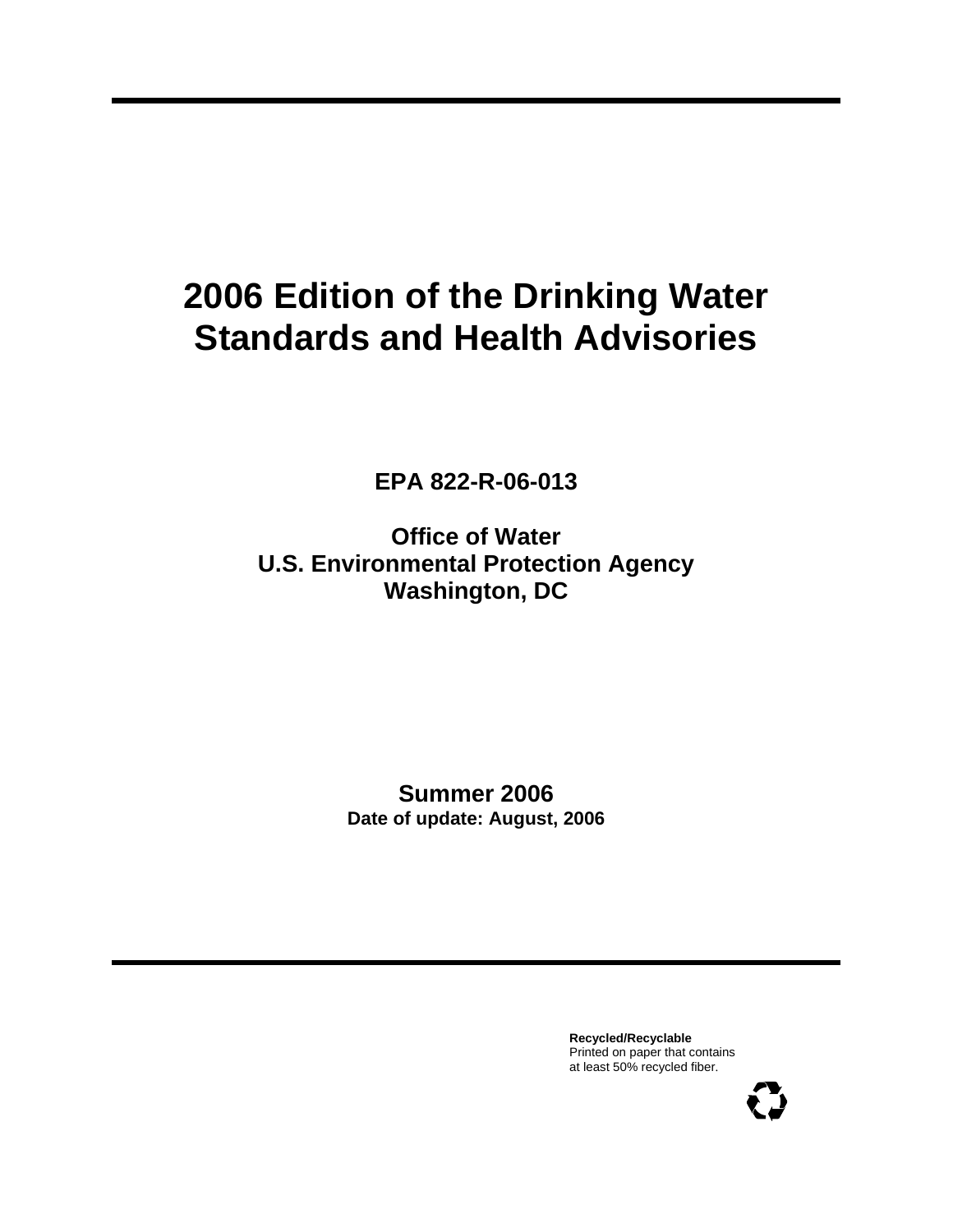The *Drinking Water Standards and Health Advisories* Tables are revised periodically by EPA's Office of Water in order to update RfD and Cancer values so that they are consistent with the most current Agency assessments of chemical contaminants that may occur in drinking water and to introduce new Health Advisories. The following information should be kept in mind when using the 2006 Edition of the Tables:

Reference dose (RfD) values are updated to reflect the values in the Integrated Risk Information System (IRIS) and the Office of Pesticide Programs (OPP) Reregistration Eligibility Decisions (RED) Documents. The Drinking Water Equivalent Level (DWEL) has been adjusted accordingly. Thus, both the RfD and DWEL in the Tables differ from the values in the Health Advisory document when the IRIS or OPP RfD is more recent than the Health Advisory document value. RfD values from IRIS that differ from the values in the Health Advisory documents are presented in **BOLD** type. Values derived from the REDs are given in *BOLD* italics. For unregulated chemicals with a recent IRIS or OPP RfD, the lifetime Health Advisory is calculated from the DWEL using the relative source contribution value published in the Health Advisory document. For regulated chemicals, no lifetime value is provided in the Tables when the revised lifetime value would differ from the Maximum Contaminant Level Goal (MCLG).

The cancer group designation or cancer classification and  $10<sup>-4</sup>$  cancer risk values reflect those presently in IRIS or in the OPP RED. New IRIS cancer designations and  $10^{-4}$ cancer risk values are presented in **BOLD** type and those derived from the REDs are in *BOLD* italics.

The IRIS Toxicological Reviews can be accessed at: http://www.epa.gov/IRIS. The OPP REDs can be accessed at: http://cfpub.epa.gov/oppref/rereg/status.cfm?show=rereg

In some cases there is a Health Advisory value for a contaminant but there is no reference to a Health Advisory document. These Health Advisory values can be found in the Drinking Water Criteria Document for the contaminant.

With a few exceptions, the RfDs, Health Advisory, and cancer risk values have been rounded to one significant figure following the convention adopted by IRIS.

The *Drinking Water Standards and Health Advisories* Tables may be reached from the Water Science home page at: http://www.epa.gov/waterscience. The Tables are accessed under the Health Advisories heading.

Copies the Tables may be ordered free of charge from

SAFE DRINKING WATER HOTLINE 1-800-426-4791 Monday thru Friday, 9:00 AM to 5:30 PM EST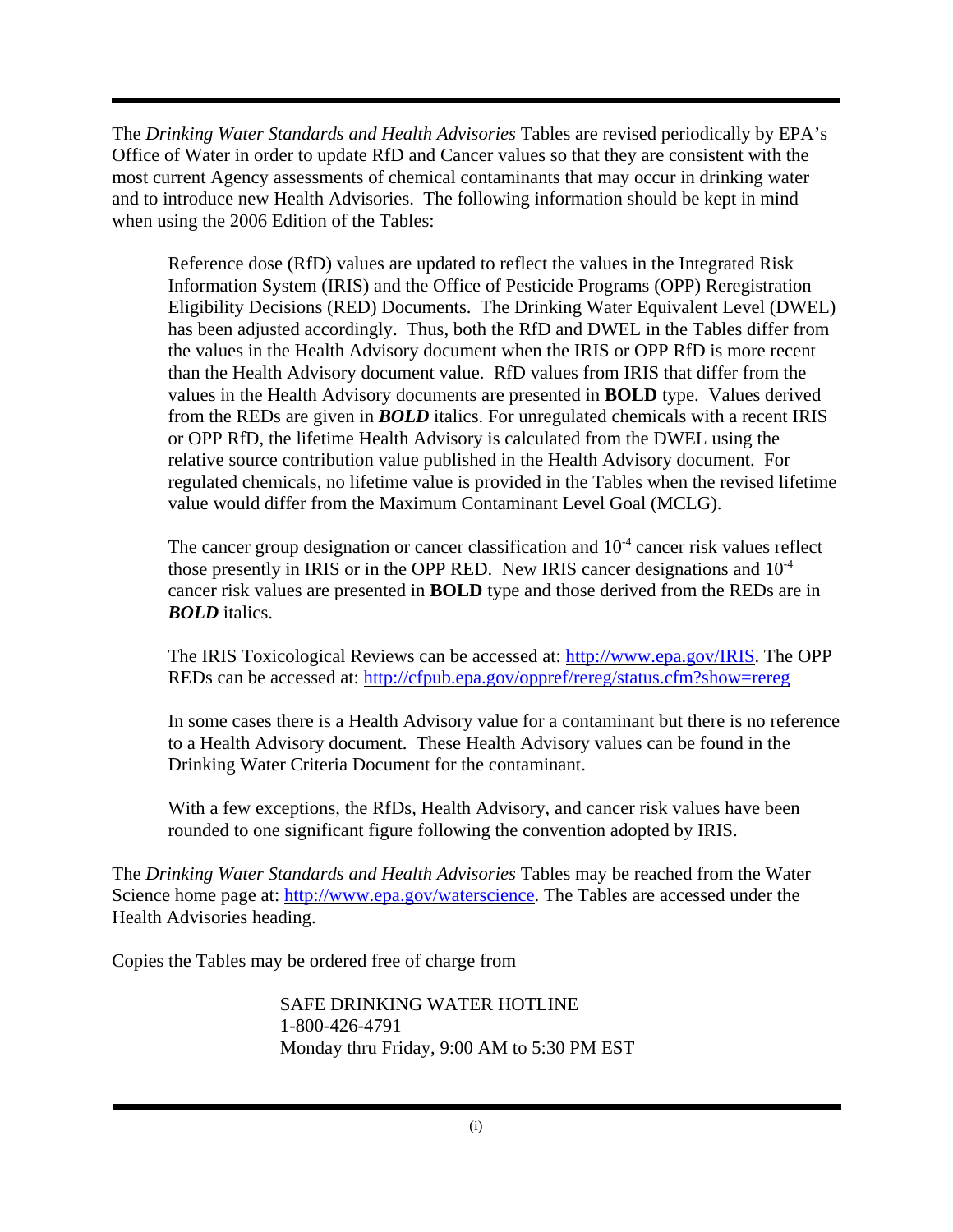#### **DEFINITIONS**

The following definitions for terms used in the Tables are not all-encompassing, and should not be construed to be "official" definitions. They are intended to assist the user in understanding terms found on the following pages.

**Action Level:** The concentration of a contaminant which, if exceeded, triggers treatment or other requirements which a water system must follow. It is the level of lead or copper which, if exceeded in over 10% of the homes tested, triggers treatment for corrosion control.

**Cancer Classification:** A descriptive weight-of-evidence judgment as to the likelihood that an agent is a human carcinogen and the conditions under which the carcinogenic effects may be expressed. Under the 2005 EPA *Guidelines for Carcinogen Risk Assessment*, descriptive terms for carcinogenicity replace the earlier alpha numeric Cancer Group designations (US EPA 1986 guidelines). The suggested descriptive terms are as follows:

- Carcinogenic to humans (**H**)
- Likely to be carcinogenic to humans (**L**)
- Likely to be carcinogenic above a specified dose but not likely to be carcinogenic below that dose because a key event in tumor formation does not occur below that dose (**L/N**)
- Suggestive evidence of carcinogenic potential (**S**)
- Inadequate information to assess carcinogenic potential (**I**)
- Not likely to be carcinogenic to humans (**N**)

The letter abbreviations provided parenthetically above are now used in the Tables in place of the prior alpha numeric identifiers for chemicals that have been evaluated under the new guidelines (the 2005 guidelines or the 1996 and 1999 draft guidelines).

**Cancer Group:** A qualitative weight-of-evidence judgement as to the likelihood that a chemical may be a carcinogen for humans. Each chemical was placed into one of the following five categories (US EPA 1986 guidelines). The Cancer Group designation are given in the Tables for chemicals that have not yet been evaluated under the new guidelines.

#### **Group Category**

- **A** Human carcinogen
- **B** Probable human carcinogen:
	- **B1** indicates limited human evidence
	- **B2** indicates sufficient evidence in animals and inadequate or no evidence in humans
- **C** Possible human carcinogen
- **D** Not classifiable as to human carcinogenicity
- **E** Evidence of noncarcinogenicity for humans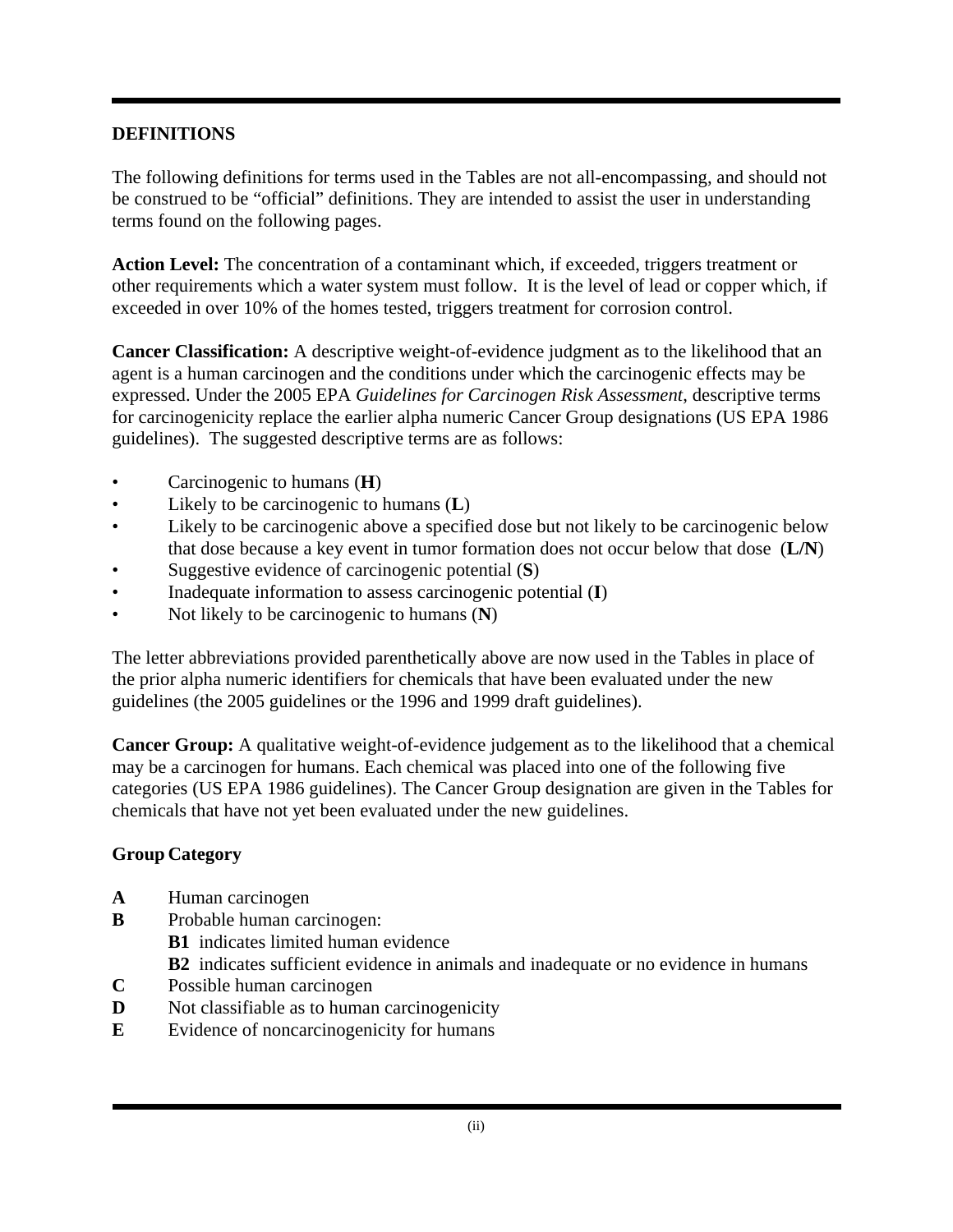**10-4 Cancer Risk:** The concentration of a chemical in drinking water corresponding to an excess estimated lifetime cancer risk of 1 in 10,000.

**Drinking Water Advisory:** A nonregulatory concentration of a contaminant in water that is likely to be without adverse effects on health and aesthetics.

**DWEL:** Drinking Water Equivalent Level. A lifetime exposure concentration protective of adverse, non-cancer health effects, that assumes all of the exposure to a contaminant is from drinking water.

**HA:** Health Advisory. An estimate of acceptable drinking water levels for a chemical substance based on health effects information; a Health Advisory is not a legally enforceable Federal standard, but serves as technical guidance to assist Federal, State, and local officials.

**One-Day HA:** The concentration of a chemical in drinking water that is not expected to cause any adverse noncarcinogenic effects for up to one day of exposure. The One-Day HA is normally designed to protect a 10-kg child consuming 1 liter of water per day.

**Ten-Day HA:** The concentration of a chemical in drinking water that is not expected to cause any adverse noncarcinogenic effects for up to ten days of exposure. The Ten-Day HA is also normally designed to protect a 10-kg child consuming 1 liter of water per day.

**Lifetime HA:** The concentration of a chemical in drinking water that is not expected to cause any adverse noncarcinogenic effects for a lifetime of exposure. The Lifetime HA is based on exposure of a 70-kg adult consuming 2 liters of water per day. The Lifetime HA for Group C carcinogens includes an adjustment for possible carcinogenicity.

**MCLG:** Maximum Contaminant Level Goal. A non-enforceable health goal which is set at a level at which no known or anticipated adverse effect on the health of persons occurs and which allows an adequate margin of safety.

**MCL:** Maximum Contaminant Level. The highest level of a contaminant that is allowed in drinking water. MCLs are set as close to the MCLG as feasible using the best available analytical and treatment technologies and taking cost into consideration. MCLs are enforceable standards.

**RfD:** Reference Dose. An estimate (with uncertainty spanning perhaps an order of magnitude) of a daily oral exposure to the human population (including sensitive subgroups) that is likely to be without an appreciable risk of deleterious effects during a lifetime.

**SDWR:** Secondary Drinking Water Regulations. Non-enforceable Federal guidelines regarding cosmetic effects (such as tooth or skin discoloration) or aesthetic effects (such as taste, odor, or color) of drinking water.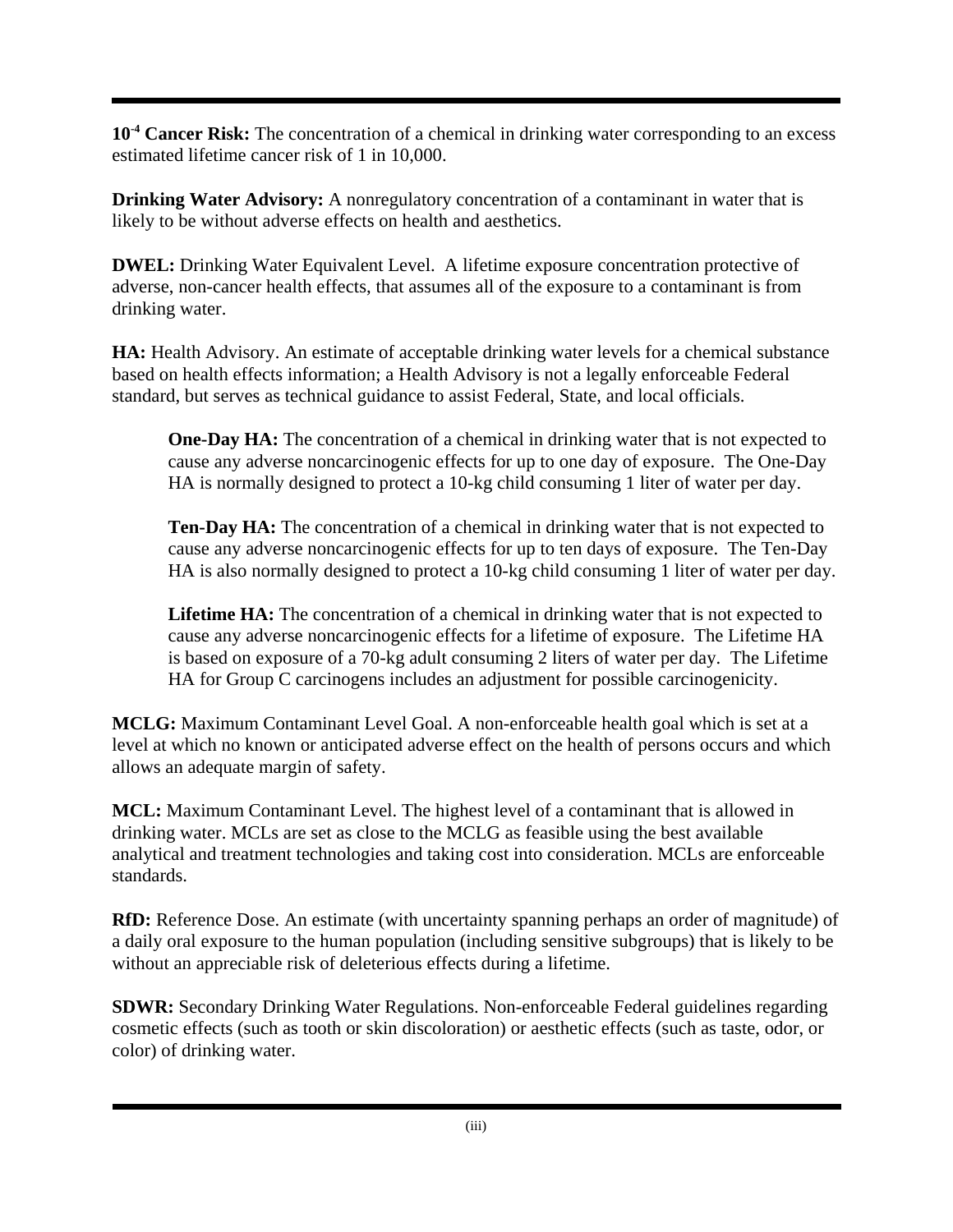**TT:** Treatment Technique. A required process intended to reduce the level of a contaminant in drinking water.

### **ABBREVIATIONS**

| D            | Draft                               |
|--------------|-------------------------------------|
| F            | Final                               |
| <b>NA</b>    | Not Applicable                      |
| <b>NOAEL</b> | No-Observed-Adverse-Effect Level    |
| <b>OPP</b>   | <b>Office of Pesticide Programs</b> |
| P            | Proposed                            |
| <b>Reg</b>   | Regulation                          |
| <b>TT</b>    | <b>Treatment Technique</b>          |
|              |                                     |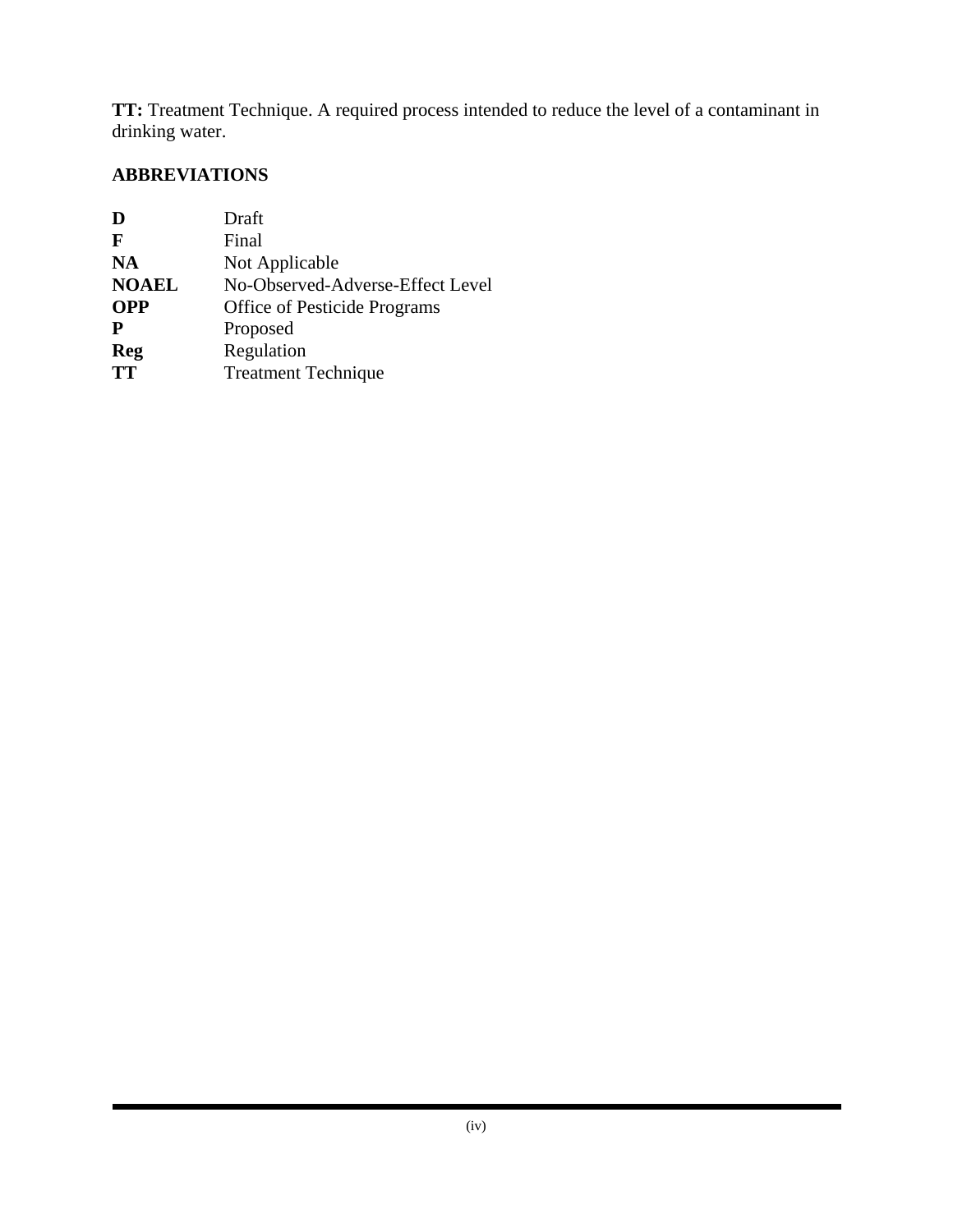#### **Summer 2006**

|                               |                               | <b>Standards</b>          |                          |                          |                                        | <b>Health Advisories</b> |                          |                           |                       |                          |                                              |                                          |
|-------------------------------|-------------------------------|---------------------------|--------------------------|--------------------------|----------------------------------------|--------------------------|--------------------------|---------------------------|-----------------------|--------------------------|----------------------------------------------|------------------------------------------|
|                               |                               |                           |                          |                          |                                        | 10-kg Child              |                          |                           |                       |                          |                                              |                                          |
| <b>Chemicals</b>              | <b>CASRN</b><br><b>Number</b> | <b>Status</b><br>Reg.     | <b>MCLG</b><br>(mg/L)    | <b>MCL</b><br>(mg/L)     | <b>Status</b><br>HA<br><b>Document</b> | One-day<br>(mg/L)        | Ten-day<br>(mg/L)        | <b>RfD</b><br>(mg/kg/day) | <b>DWEL</b><br>(mg/L) | Life-<br>time<br>(mg/L)  | $mg/L$ at<br>$10^{-4}$ Cancer<br><b>Risk</b> | <b>Cancer</b><br>Descriptor <sup>1</sup> |
| <b>ORGANICS</b>               |                               |                           |                          |                          |                                        |                          |                          |                           |                       |                          |                                              |                                          |
| Acenaphthene                  | 83-32-9                       |                           |                          |                          |                                        |                          |                          | 0.06                      | 2                     |                          |                                              |                                          |
| Acifluorfen (sodium)          | 62476-59-9                    |                           |                          | $\overline{a}$           | F'88                                   | $\overline{2}$           | $\overline{2}$           | $0.01\,$                  | 0.4                   |                          | 0.1                                          | L/N                                      |
| Acrylamide                    | 79-06-1                       | $\mathbf{F}$              | zero                     | $TT^2$                   | F '87                                  | 1.5                      | 0.3                      | 0.0002                    | 0.007                 |                          | 0.0008                                       | B2                                       |
| Acrylonitrile                 | $107 - 13 - 1$                |                           | $\overline{\phantom{a}}$ | $\overline{\phantom{a}}$ | $\overline{\phantom{a}}$               | $\sim$                   | $\sim$                   | $\sim$                    | $\sim$                | $\overline{\phantom{a}}$ | 0.006                                        | B1                                       |
| Alachlor                      | 15972-60-8                    | F                         | zero                     | 0.002                    | F '88                                  | 0.1                      | 0.1                      | 0.01                      | 0.4                   |                          | 0.04                                         | B2                                       |
| Aldicarb <sup>3</sup>         | 116-06-3                      | $\mathbf{F}^4$            | 0.001                    | 0.003                    | F '95                                  | 0.01                     | 0.01                     | 0.001                     | 0.035                 | 0.007                    | $\sim$                                       | D                                        |
| Aldicarb sulfone <sup>3</sup> | 1646-88-4                     | $\mathbf{F}^4$            | 0.001                    | 0.002                    | F '95                                  | 0.01                     | 0.01                     | 0.001                     | 0.035                 | 0.007                    |                                              | D                                        |
| Aldicarb sulfoxide $3$        | 1646-87-3                     | F <sup>4</sup>            | 0.001                    | 0.004                    | F '95                                  | 0.01                     | 0.01                     | 0.001                     | 0.035                 | 0.007                    | $\sim$                                       | D                                        |
| Aldrin                        | 309-00-2                      |                           |                          |                          | F '92                                  | 0.0003                   | 0.0003                   | 0.00003                   | 0.001                 | $\sim$                   | 0.0002                                       | B2                                       |
| Ametryn                       | 834-12-8                      |                           | ÷                        |                          | F '88                                  | $\overline{9}$           | 9                        | 0.009                     | 0.3                   | 0.06                     | $\sim$                                       | D                                        |
| Ammonium sulfamate            | 7773-06-0                     |                           | ä,                       | $\sim$                   | F '88                                  | 20                       | $20\,$                   | $0.2\,$                   | $8\,$                 | $\overline{2}$           |                                              | D                                        |
| Anthracene (PAH) <sup>5</sup> | $120 - 12 - 7$                | $\overline{\phantom{a}}$  |                          |                          | $\sim$                                 | $\overline{\phantom{a}}$ | $\sim$                   | 0.3                       | 10                    | $\sim$                   |                                              | $\mathbf D$                              |
| Atrazine                      | 1912-24-9                     | $\boldsymbol{\mathrm{F}}$ | 0.003                    | 0.003                    | F '88                                  |                          | $\sim$                   | 0.02                      | 0.7                   |                          |                                              | $\boldsymbol{N}$                         |
| Baygon                        | 114-26-1                      |                           | ÷                        |                          | F '88                                  | 0.04                     | 0.04                     | 0.004                     | 0.1                   | 0.003                    |                                              | $\mathbf C$                              |
| Bentazon                      | 25057-89-0                    |                           | ٠                        | $\sim$                   | F '99                                  | 0.3                      | 0.3                      | 0.03                      | $\mathbf{1}$          | 0.2                      |                                              | E                                        |
| Benz[a]anthracene (PAH)       | $56 - 55 - 3$                 |                           | $\overline{a}$           | $\overline{a}$           |                                        | $\sim$                   | $\sim$                   | $\sim$                    | $\sim$                |                          | $\sim$                                       | B <sub>2</sub>                           |
| Benzene                       | $71-43-2$                     | F                         | zero                     | 0.005                    | F'87                                   | 0.2                      | 0.2                      | 0.004                     | 0.1                   | $\sim$                   | 0.1                                          | H                                        |
| Benzo[a]pyrene (PAH)          | $50-32-8$                     | F                         | zero                     | 0.0002                   | $\overline{\phantom{a}}$               | $\overline{\phantom{a}}$ | $\sim$                   |                           | $\sim$                |                          | 0.0005                                       | B <sub>2</sub>                           |
| Benzo[b]fluoranthene (PAH)    | 205-99-2                      |                           |                          |                          |                                        |                          | $\overline{\phantom{a}}$ |                           |                       |                          |                                              | B2                                       |
| Benzo[g,h,i]perylene (PAH)    | 191-24-2                      |                           |                          |                          |                                        |                          |                          |                           |                       |                          |                                              | D                                        |
| Benzo[k]fluoranthene (PAH)    | 207-08-9                      |                           |                          |                          |                                        | $\overline{\phantom{a}}$ | $\overline{\phantom{a}}$ | $\sim$                    | $\sim$                |                          |                                              | B2                                       |
| bis-2-Chloroisopropyl ether   | 39638-32-9                    |                           |                          |                          | F '89                                  | $\overline{4}$           | $\overline{4}$           | 0.04                      | $\mathbf{1}$          | 0.3                      |                                              | D                                        |
| <b>Bromacil</b>               | 314-40-9                      |                           |                          | $\sim$                   | F '88                                  | 5                        | 5                        | 0.1                       | 3.5                   | 0.07                     |                                              | $\mathsf C$                              |
| Bromobenzene                  | 108-86-1                      |                           |                          |                          | D '86                                  | $\overline{4}$           | $\overline{4}$           | $\sim$                    |                       |                          |                                              | D                                        |

<sup>1</sup> Chemicals evaluated under the 2005 Cancer Guidelines or the 1996 or 1999 drafts are demoted by an abbreviation for their weight-of-the-evidence descriptor (see page iii). If the agency has not completed a new assessment for the chemical, the 1986 Guidelines Group designation (see page iii) is given in the Cancer Descriptor column.<br><sup>2</sup>. When acrylamide is used in drinking water systems, the combination (o

monomer dosed at 1 mg/L.

 $3$  The MCL value for any combination of two or more of these three chemicals should not exceed 0.007 mg/L because of a similar mode of action.

<sup>4</sup> Administrative stay of the effective date.

 $5$  PAH = Polycyclic aromatic hydrocarbon.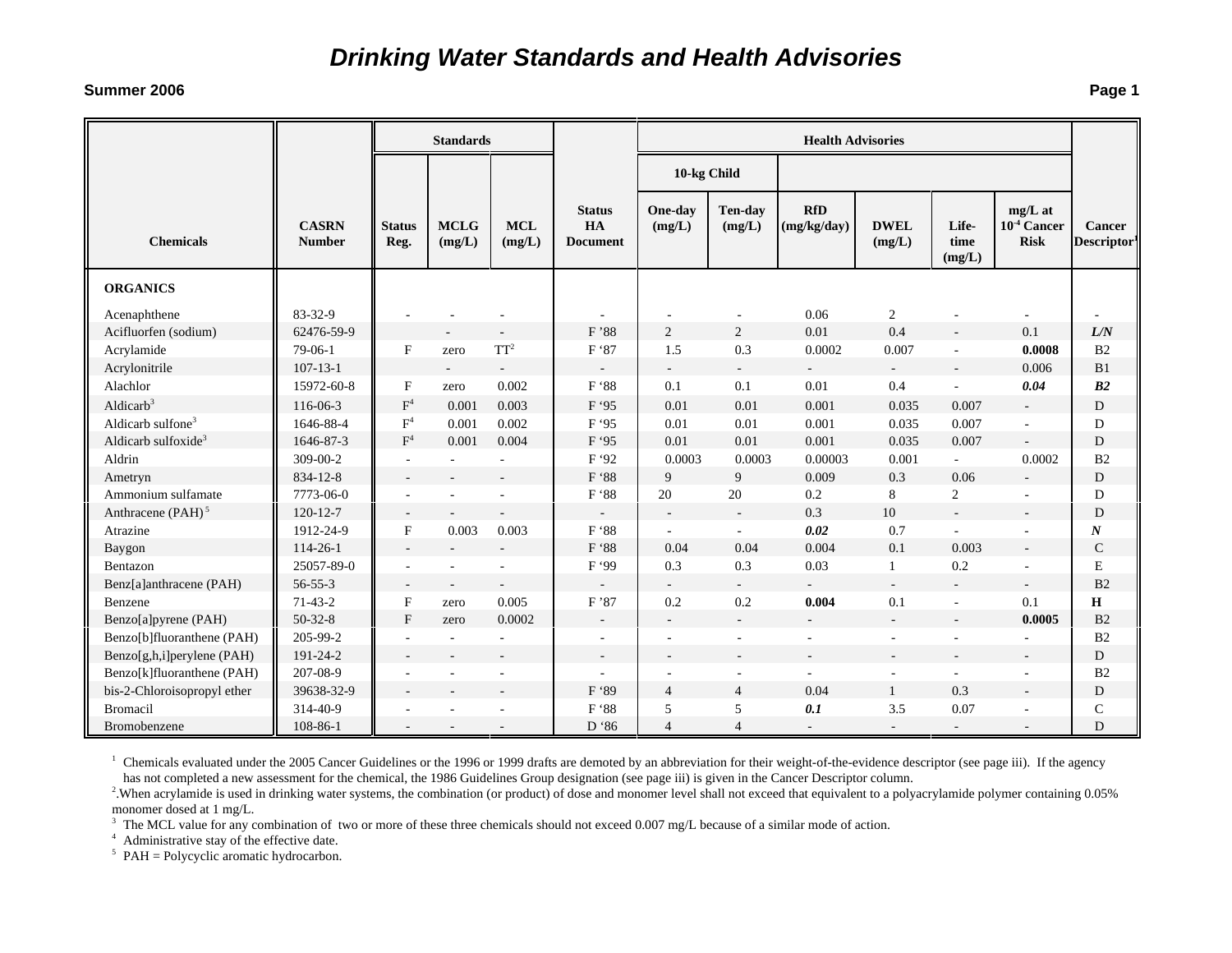#### **Summer 2006**

|                               |                               |                           | <b>Standards</b>         |                          |                                        |                          |                          | <b>Health Advisories</b>  |                       |                          |                                              |                             |
|-------------------------------|-------------------------------|---------------------------|--------------------------|--------------------------|----------------------------------------|--------------------------|--------------------------|---------------------------|-----------------------|--------------------------|----------------------------------------------|-----------------------------|
|                               |                               |                           |                          |                          |                                        | 10-kg Child              |                          |                           |                       |                          |                                              |                             |
| <b>Chemicals</b>              | <b>CASRN</b><br><b>Number</b> | <b>Status</b><br>Reg.     | <b>MCLG</b><br>(mg/L)    | <b>MCL</b><br>(mg/L)     | <b>Status</b><br>HA<br><b>Document</b> | One-day<br>(mg/L)        | <b>Ten-day</b><br>(mg/L) | <b>RfD</b><br>(mg/kg/day) | <b>DWEL</b><br>(mg/L) | Life-time<br>(mg/L)      | $mg/L$ at<br>$10^{-4}$ Cancer<br><b>Risk</b> | Cancer<br><b>Descriptor</b> |
| Bromochloromethane            | 74-97-5                       | ÷,                        |                          |                          | F '89                                  | 50                       | $\mathbf{1}$             | 0.01                      | 0.5                   | 0.09                     | $\sim$                                       | D                           |
| Bromodichloromethane<br>(THM) | $75 - 27 - 4$                 | $\mathbf F$               | zero                     | 0.08 <sup>1</sup>        | $\overline{\phantom{a}}$               | 1                        | 0.6                      | 0.003                     | 0.1                   |                          | 0.1                                          | L                           |
| Bromoform (THM)               | $75 - 25 - 2$                 | $\boldsymbol{\mathrm{F}}$ | zero                     | 0.08 <sup>1</sup>        |                                        | 5                        | 0.2                      | 0.03                      | $\mathbf{1}$          | $\sim$                   | 0.8                                          | L                           |
| <b>Bromomethane</b>           | 74-83-9                       |                           |                          |                          | D '89                                  | 0.1                      | 0.1                      | 0.001                     | 0.05                  | 0.01                     |                                              | D                           |
| Butyl benzyl phthalate        | 85-68-7                       |                           |                          |                          |                                        |                          | $\sim$                   | 0.2                       | 7                     |                          | ÷.                                           | $\mathsf{C}$                |
| Butylate                      | 2008-41-5                     |                           |                          |                          | F '89                                  | $\overline{2}$           | $\overline{2}$           | 0.05                      | 2                     | 0.4                      | $\overline{\phantom{a}}$                     | D                           |
| Carbaryl                      | $63 - 25 - 2$                 |                           |                          |                          | F '88                                  | $\mathbf{1}$             | $\mathbf{1}$             | 0.01                      | 0.4                   | $\overline{\phantom{a}}$ | $\overline{4}$                               | L                           |
| Carbofuran                    | 1563-66-2                     | $\mathbf F$               | 0.04                     | 0.04                     | F '87                                  |                          |                          | 0.00006                   |                       |                          |                                              | $\boldsymbol{N}$            |
| Carbon tetrachloride          | $56 - 23 - 5$                 | $\rm F$                   | zero                     | 0.005                    | F '87                                  | $\overline{4}$           | 0.2                      | 0.0007                    | 0.03                  | $\sim$                   | 0.03                                         | B <sub>2</sub>              |
| Carboxin                      | 5234-68-4                     | $\overline{\phantom{a}}$  | $\overline{\phantom{a}}$ | $\overline{\phantom{a}}$ | F '88                                  | $\mathbf{1}$             | $\mathbf{1}$             | 0.1                       | 3.5                   | 0.7                      | $\overline{\phantom{a}}$                     | D                           |
| Chloramben                    | 133-90-4                      | $\overline{\phantom{a}}$  | $\sim$                   | $\sim$                   | F '88                                  | 3                        | 3                        | 0.015                     | 0.5                   | 0.1                      | $\sim$                                       | D                           |
| Chlordane                     | 57-74-9                       | $\mathbf{F}$              | zero                     | 0.002                    | F '87                                  | 0.06                     | 0.06                     | 0.0005                    | 0.02                  | $\sim$                   | 0.01                                         | B <sub>2</sub>              |
| Chloroform (THM)              | $67 - 66 - 3$                 | $\mathbf F$               | 0.07                     | 0.08 <sup>1</sup>        |                                        | 4                        | 4                        | 0.01                      | 0.35                  | 0.07                     |                                              | ${\rm L/N}$                 |
| Chloromethane                 | $74 - 87 - 3$                 | $\sim$                    | $\overline{\phantom{a}}$ | $\overline{\phantom{a}}$ | F '89                                  | 9                        | 0.4                      | 0.004                     | 0.1                   | 0.03                     | $\overline{\phantom{a}}$                     | D                           |
| Chlorophenol (2-)             | $95 - 57 - 8$                 |                           |                          |                          | D '94                                  | 0.5                      | 0.5                      | 0.005                     | 0.2                   | 0.04                     |                                              | D                           |
| Chlorothalonil                | 1897-45-6                     |                           |                          |                          | F '88                                  | 0.2                      | 0.2                      | 0.015                     | 0.5                   | $\omega_{\rm{eff}}$      | 0.15                                         | B <sub>2</sub>              |
| Chlorotoluene o-              | $95-49-8$                     |                           |                          |                          | F '89                                  | 2                        | $\overline{c}$           | 0.02                      | 0.7                   | 0.1                      |                                              | D                           |
| Chlorotoluene p-              | 106-43-4                      |                           |                          |                          | F '89                                  | 2                        | 2                        | 0.02                      | 0.7                   | 0.1                      | $\overline{\phantom{a}}$                     | D                           |
| Chlorpyrifos                  | 2921-88-2                     |                           |                          |                          | F '92                                  | 0.03                     | 0.03                     | 0.0003                    | 0.01                  | 0.002                    | ٠                                            | D                           |
| Chrysene (PAH)                | 218-01-9                      |                           |                          |                          |                                        | $\overline{\phantom{a}}$ | $\sim$                   | $\overline{a}$            | $\sim$                |                          | $\overline{\phantom{a}}$                     | B2                          |
| Cyanazine                     | 21725-46-2                    | $\overline{\phantom{a}}$  |                          |                          | D '96                                  | 0.1                      | 0.1                      | 0.002                     | 0.07                  | 0.001                    |                                              |                             |

1 1998 Final Rule for Disinfectants and Disinfection By-products: The total for trihalomethanes (THM) is 0.08 mg/L.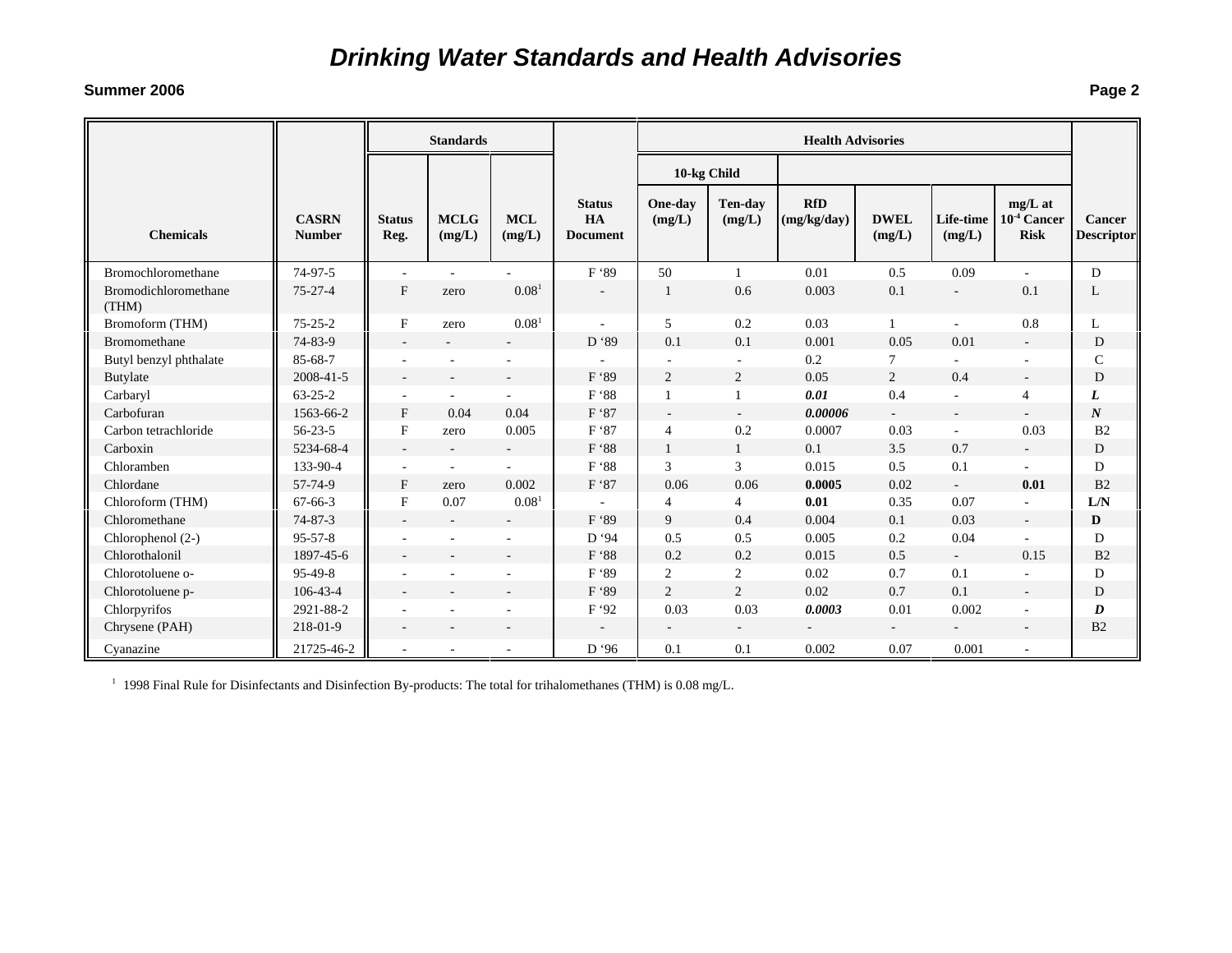#### **Summer 2006**

|                                             |                               |                           | <b>Standards</b>         |                      |                                        | <b>Health Advisories</b> |                          |                               |                       |                             |                                              |                                    |
|---------------------------------------------|-------------------------------|---------------------------|--------------------------|----------------------|----------------------------------------|--------------------------|--------------------------|-------------------------------|-----------------------|-----------------------------|----------------------------------------------|------------------------------------|
|                                             |                               |                           |                          |                      |                                        | 10-kg Child              |                          |                               |                       |                             |                                              |                                    |
| <b>Chemicals</b>                            | <b>CASRN</b><br><b>Number</b> | <b>Status</b><br>Reg.     | <b>MCLG</b><br>(mg/L)    | <b>MCL</b><br>(mg/L) | <b>Status</b><br>HA<br><b>Document</b> | One-day<br>(mg/L)        | <b>Ten-day</b><br>(mg/L) | <b>RfD</b><br>(mg/kg)<br>day) | <b>DWEL</b><br>(mg/L) | Life-time<br>(mg/L)         | $mg/L$ at<br>$10^{-4}$ Cancer<br><b>Risk</b> | <b>Cancer</b><br><b>Descriptor</b> |
| Cyanogen chloride <sup>1</sup>              | 506-77-4                      |                           |                          | ÷.                   | ä,                                     | 0.05                     | 0.05                     | 0.05                          | $\overline{2}$        | $\sim$                      |                                              | D                                  |
| $2,4-D(2,4-$<br>dichlorophenoxyacetic acid) | 94-75-7                       | $\mathbf{F}$              | 0.07                     | 0.07                 | F '87                                  | -1                       | 0.3                      | 0.005                         | 0.2                   |                             | $\sim$                                       | $\boldsymbol{D}$                   |
| DCPA (Dacthal)                              | 1861-32-1                     | $\overline{\phantom{a}}$  | ÷                        | $\overline{a}$       | F '88                                  | 80                       | 80                       | 0.01                          | 0.35                  | 0.07                        | $\overline{a}$                               | $\boldsymbol{C}$                   |
| Dalapon (sodium salt)                       | $75-99-0$                     | $F_{\rm}$                 | 0.2                      | 0.2                  | F '89                                  | 3                        | 3                        | 0.03                          | 0.9                   | 0.2                         | $\sim$                                       | D                                  |
| Di(2-ethylhexyl)adipate                     | $103 - 23 - 1$                | F                         | 0.4                      | 0.4                  |                                        | 20                       | 20                       | 0.6                           | 20                    | 0.4                         | 3                                            | $\mathsf{C}$                       |
| Di(2-ethylhexyl)phthalate                   | 117-81-7                      | $\mathbf{F}$              | zero                     | 0.006                | $\sim$                                 |                          | $\sim$                   | 0.02                          | 0.7                   | $\mathcal{L}_{\mathcal{A}}$ | 0.3                                          | B2                                 |
| Diazinon                                    | 333-41-5                      |                           |                          |                      | F '88                                  | 0.02                     | 0.02                     | 0.0002                        | 0.007                 | 0.001                       | ÷,                                           | $\boldsymbol{E}$                   |
| Dibromochloromethane (THM)                  | 124-48-1                      | F                         | 0.06                     | $0.08^{2}$           |                                        | 0.6                      | 0.6                      | 0.02                          | 0.7                   | 0.06                        | 0.08                                         | S                                  |
| Dibromochloropropane (DBCP)                 | $96 - 12 - 8$                 | $\mathbf{F}$              | zero                     | 0.0002               | F'87                                   | 0.2                      | 0.05                     | $\mathcal{L}$                 | $\mathbf{r}$          | $\sim$                      | 0.003                                        | B2                                 |
| Dibutyl phthalate                           | 84-74-2                       | $\sim$                    | $\sim$                   |                      |                                        | $\overline{\phantom{a}}$ | $\sim$                   | 0.1                           | $\overline{4}$        | $\overline{\phantom{a}}$    |                                              | D                                  |
| Dicamba                                     | 1918-00-9                     |                           | $\blacksquare$           | $\overline{a}$       | F '88                                  | ÷,                       | $\overline{\phantom{a}}$ | 0.5                           | 18                    | 4                           | $\sim$                                       | $\boldsymbol{N}$                   |
| Dichloroacetic acid                         | $76 - 43 - 6$                 | $_{\rm F}$                | zero                     | $0.06^3$             | $\overline{\phantom{a}}$               | 5                        | 5                        | 0.004                         | 0.1                   | $\overline{a}$              | 0.07                                         | L                                  |
| Dichlorobenzene o-                          | $95 - 50 - 1$                 | $\mathbf{F}$              | 0.6                      | 0.6                  | F '87                                  | 9                        | 9                        | 0.09                          | 3                     | 0.6                         | ÷.                                           | D                                  |
| Dichlorobenzene $-$ <sup>4</sup>            | 541-73-1                      | $\overline{\phantom{a}}$  |                          |                      | F '87                                  | 9                        | $\overline{9}$           | 0.09                          | 3                     | 0.6                         | $\sim$                                       | D                                  |
| Dichlorobenzene p-                          | 106-46-7                      | $\boldsymbol{\mathrm{F}}$ | 0.075                    | 0.075                | F '87                                  | 11                       | 11                       | 0.1                           | $\overline{4}$        | 0.075                       | $\overline{a}$                               | $\mathsf{C}$                       |
| Dichlorodifluoromethane                     | $75 - 71 - 8$                 |                           |                          |                      | F'89                                   | 40                       | 40                       | 0.2                           | $\overline{5}$        | $\mathbf{1}$                | $\sim$                                       | D                                  |
| Dichloroethane (1,2-)                       | 107-06-2                      | F                         | zero                     | 0.005                | F '87                                  | 0.7                      | 0.7                      |                               |                       |                             | 0.04                                         | B <sub>2</sub>                     |
| Dichloroethylene (1,1-)                     | $75 - 35 - 4$                 | $\mathbf{F}$              | 0.007                    | 0.007                | F '87                                  | $\overline{c}$           | $\mathbf{1}$             | 0.05                          | $\overline{c}$        | $\overline{\phantom{a}}$    | 0.006                                        | S                                  |
| Dichloroethylene (cis-1,2-)                 | 156-59-2                      | $\mathbf{F}$              | 0.07                     | 0.07                 | F '90                                  | $\overline{4}$           | $\mathbf{1}$             | 0.01                          | 0.35                  | 0.07                        | $\sim$                                       | D                                  |
| Dichloroethylene (trans-1,2-)               | 156-60-5                      | $\mathbf{F}$              | 0.1                      | 0.1                  | F '87                                  | 20                       | $\mathbf{1}$             | 0.02                          | 0.7                   | 0.1                         | $\overline{\phantom{a}}$                     | D                                  |
| Dichloromethane                             | 75-09-2                       | F                         | zero                     | 0.005                | D '93                                  | 10                       | $\overline{c}$           | 0.06                          | $\overline{2}$        | $\overline{a}$              | 0.5                                          | B <sub>2</sub>                     |
| Dichlorophenol (2,4-)                       | 120-83-2                      | $\overline{\phantom{a}}$  | $\overline{\phantom{a}}$ |                      | D '94                                  | 0.03                     | 0.03                     | 0.003                         | 0.1                   | 0.02                        | $\mathcal{L}^{\pm}$                          | $\mathbf E$                        |
| Dichloropropane (1,2-)                      | 78-87-5                       | F                         | zero                     | 0.005                | F'87                                   |                          | 0.09                     |                               | $\sim$                | $\overline{a}$              | 0.06                                         | B <sub>2</sub>                     |
| Dichloropropene (1,3-)                      | 542-75-6                      |                           | $\overline{\phantom{a}}$ | $\blacksquare$       | F '88                                  | 0.03                     | 0.03                     | 0.03                          | $\mathbf{1}$          |                             | 0.04                                         | L                                  |
| Dieldrin                                    | $60 - 57 - 1$                 |                           | ÷,                       | ÷.                   | F '88                                  | 0.0005                   | 0.0005                   | 0.00005                       | 0.002                 | $\sim$                      | 0.0002                                       | B2                                 |
| Diethyl phthalate                           | 84-66-2                       |                           |                          |                      | $\overline{a}$                         |                          | $\overline{a}$           | 0.8                           | 30                    |                             |                                              | D                                  |

<sup>1</sup> Under review.

<sup>2</sup> 1998 Final Rule for Disinfectants and Disinfection By-products: The total for trihalomethanes is 0.08 mg/L.<br><sup>3</sup> 1998 Final Rule for Disinfectants and Disinfection By-products: The total for five haloacetic acids is 0.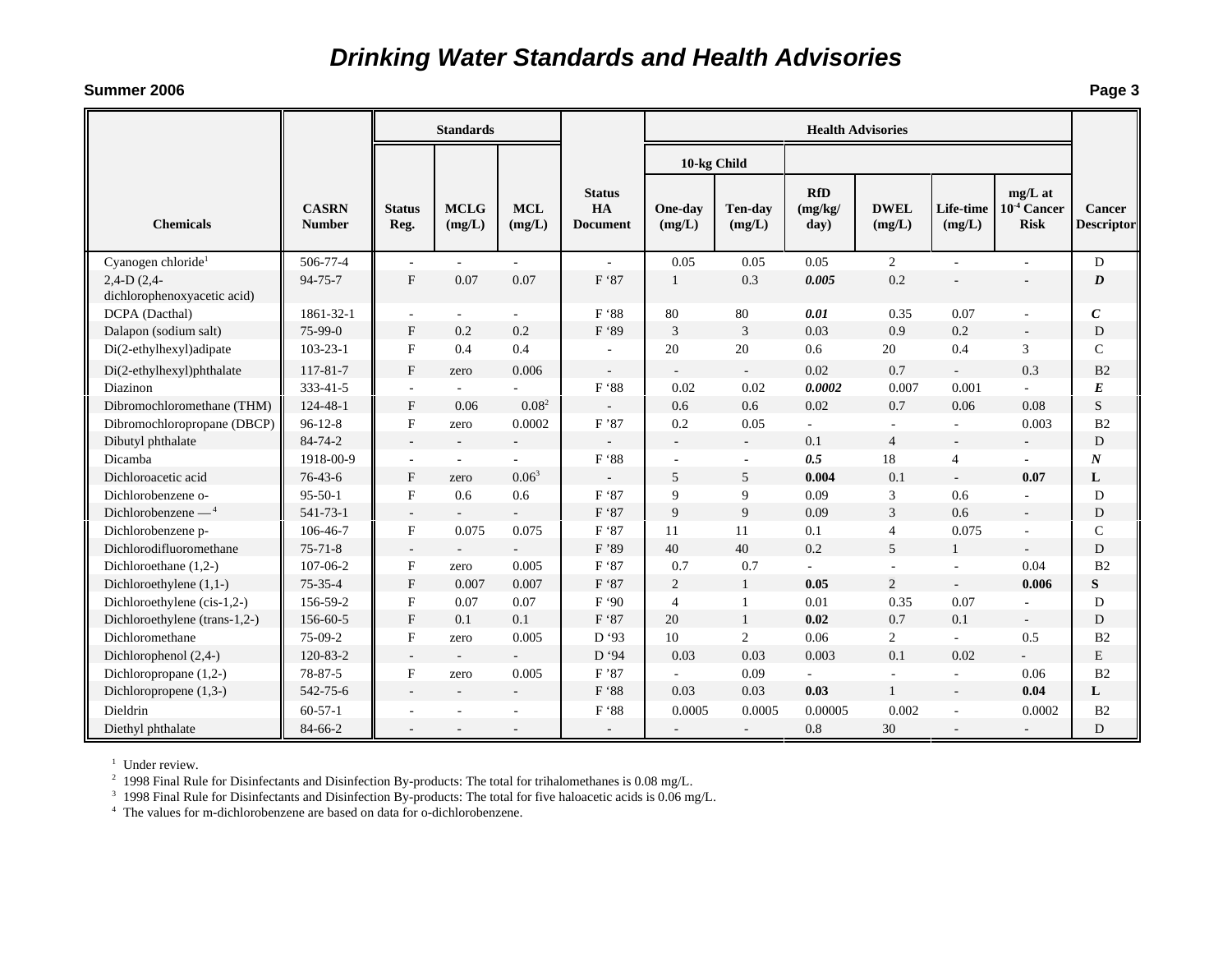#### **Summer 2006**

|                                            |                               |                          | <b>Standards</b>      |                          |                                        | <b>Health Advisories</b> |                          |                           |                          |                          |                                            |                             |
|--------------------------------------------|-------------------------------|--------------------------|-----------------------|--------------------------|----------------------------------------|--------------------------|--------------------------|---------------------------|--------------------------|--------------------------|--------------------------------------------|-----------------------------|
|                                            |                               |                          |                       |                          |                                        | 10-kg Child              |                          |                           |                          |                          |                                            |                             |
| <b>Chemicals</b>                           | <b>CASRN</b><br><b>Number</b> | <b>Status</b><br>Reg.    | <b>MCLG</b><br>(mg/L) | <b>MCL</b><br>(mg/L)     | <b>Status</b><br>HA<br><b>Document</b> | One-day<br>(mg/L)        | Ten-day<br>(mg/L)        | <b>RfD</b><br>(mg/kg/day) | <b>DWEL</b><br>(mg/L)    | Life-time<br>(mg/L)      | mg/L at<br>$10^{-4}$ Cancer<br><b>Risk</b> | Cancer<br><b>Descriptor</b> |
| Diisopropyl<br>methylphosphonate           | 1445-75-6                     |                          |                       |                          | F '89                                  | 8                        | 8                        | 0.08                      | $\mathfrak{Z}$           | 0.6                      |                                            | D                           |
| Dimethrin                                  | $70 - 38 - 2$                 |                          |                       |                          | F '88                                  | 10                       | 10                       | 0.3                       | 10                       | 2                        |                                            | D                           |
| Dimethyl methylphosphonate                 | 756-79-6                      |                          |                       | $\sim$                   | F '92                                  | $\overline{2}$           | $\sqrt{2}$               | 0.2                       | $\tau$                   | 0.1                      | 0.7                                        | $\mathbf C$                 |
| Dimethyl phthalate                         | $131 - 11 - 3$                |                          |                       | $\overline{a}$           |                                        | $\sim$                   | $\overline{\phantom{a}}$ |                           | $\sim$                   | $\blacksquare$           | $\overline{\phantom{a}}$                   | D                           |
| Dinitrobenzene (1,3-)                      | $99 - 65 - 0$                 |                          |                       | $\sim$                   | F'91                                   | 0.04                     | 0.04                     | 0.0001                    | 0.005                    | 0.001                    |                                            | D                           |
| Dinitrotoluene (2,4-)                      | $121 - 14 - 2$                |                          |                       | $\overline{a}$           | F'92                                   | 0.50                     | 0.50                     | 0.002                     | 0.1                      | $\sim$                   | 0.005                                      | B2                          |
| Dinitrotoluene (2,6-)                      | $606 - 20 - 2$                |                          | ÷,                    | $\sim$                   | F '92                                  | 0.40                     | 0.40                     | 0.001                     | 0.04                     | $\overline{\phantom{a}}$ | 0.005                                      | B2                          |
| Dinitrotoluene $(2,6 \& 2,4)$ <sup>1</sup> |                               | $\overline{\phantom{a}}$ |                       | $\overline{\phantom{a}}$ | F '92                                  |                          | $\overline{\phantom{a}}$ |                           | $\overline{\phantom{a}}$ |                          | 0.005                                      | B2                          |
| Dinoseb                                    | 88-85-7                       | $_{\rm F}$               | 0.007                 | 0.007                    | F '88                                  | 0.3                      | 0.3                      | 0.001                     | 0.035                    | 0.007                    | $\sim$                                     | D                           |
| Dioxane p-                                 | $123 - 91 - 1$                | $\overline{\phantom{a}}$ |                       | $\sim$                   | F '87                                  | $\overline{4}$           | 0.4                      |                           |                          |                          | 0.3                                        | B2                          |
| Diphenamid                                 | 957-51-7                      | ٠                        |                       |                          | F '88                                  | 0.3                      | 0.3                      | 0.03                      | 1                        | 0.2                      |                                            | D                           |
| Diquat                                     | 85-00-7                       | $\mathbf{F}$             | 0.02                  | 0.02                     |                                        |                          | $\sim$                   | 0.005                     | 0.02                     |                          | $\blacksquare$                             | $E_{\rm}$                   |
| Disulfoton                                 | 298-04-4                      |                          |                       | ÷.                       | F '88                                  | 0.01                     | 0.01                     | 0.0001                    | 0.0035                   | 0.0007                   | ÷.                                         | E                           |
| Dithiane $(1,4-)$                          | 505-29-3                      | ٠                        |                       | $\sim$                   | F '92                                  | 0.4                      | 0.4                      | 0.01                      | 0.4                      | 0.08                     | $\overline{\phantom{a}}$                   | D                           |
| Diuron                                     | 330-54-1                      | ٠                        | $\sim$                | ÷,                       | F '88                                  | 1                        | $\mathbf{1}$             | 0.003                     | 0.1                      | $\overline{\phantom{0}}$ | 0.2                                        | L                           |
| Endothall                                  | $145 - 73 - 3$                | $\mathbf{F}$             | 0.1                   | 0.1                      | F '88                                  | 0.8                      | 0.8                      | 0.007                     | 0.25                     | 0.05                     | $\overline{\phantom{a}}$                   | $\boldsymbol{N}$            |
| Endrin                                     | $72 - 20 - 8$                 | $\mathbf F$              | 0.002                 | 0.002                    | F '87                                  | 0.02                     | 0.005                    | 0.0003                    | 0.01                     | 0.002                    | ٠                                          | D                           |
| Epichlorohydrin                            | 106-89-8                      | $\mathbf{F}$             | zero                  | $\mathbf{T}\mathbf{T}^2$ | F '87                                  | 0.1                      | 0.1                      | 0.002                     | 0.07                     | $\overline{a}$           | 0.3                                        | B2                          |
| Ethylbenzene                               | $100-41-4$                    | $\mathbf{F}$             | 0.7                   | 0.7                      | F '87                                  | 30                       | 3                        | 0.1                       | 3                        | 0.7                      |                                            | D                           |
| Ethylene dibromide $(EDB)^3$               | 106-93-4                      | $\mathbf{F}$             | zero                  | 0.00005                  | F '87                                  | 0.008                    | 0.008                    | 0.009                     | 0.3                      | $\sim$                   | 0.002                                      | L                           |
| Ethylene glycol                            | $107 - 21 - 1$                |                          |                       | $\overline{\phantom{a}}$ | F '87                                  | 20                       | 6                        | $\overline{2}$            | 70                       | 14                       | ٠                                          | D                           |
| Ethylene Thiourea (ETU)                    | $96 - 45 - 7$                 |                          |                       |                          | F '88                                  | 0.3                      | 0.3                      | 0.00008                   | 0.003                    |                          | 0.02                                       | B <sub>2</sub>              |
| Fenamiphos                                 | 22224-92-6                    |                          |                       | $\sim$                   | $\rm F$ '88                            | 0.009                    | 0.009                    | 0.0001                    | 0.0035                   | 0.0007                   | $\overline{\phantom{a}}$                   | E                           |

<sup>1</sup> Technical grade.

<sup>2</sup> When epichlorohydrin is used in drinking water systems, the combination (or product) of dose and monomer level shall not exceed that equivalent to an epichlorohydrin-based polymer containing 0.01% monomer dosed at 20 mg/L.

<sup>3</sup> 1,2-dibromoethane.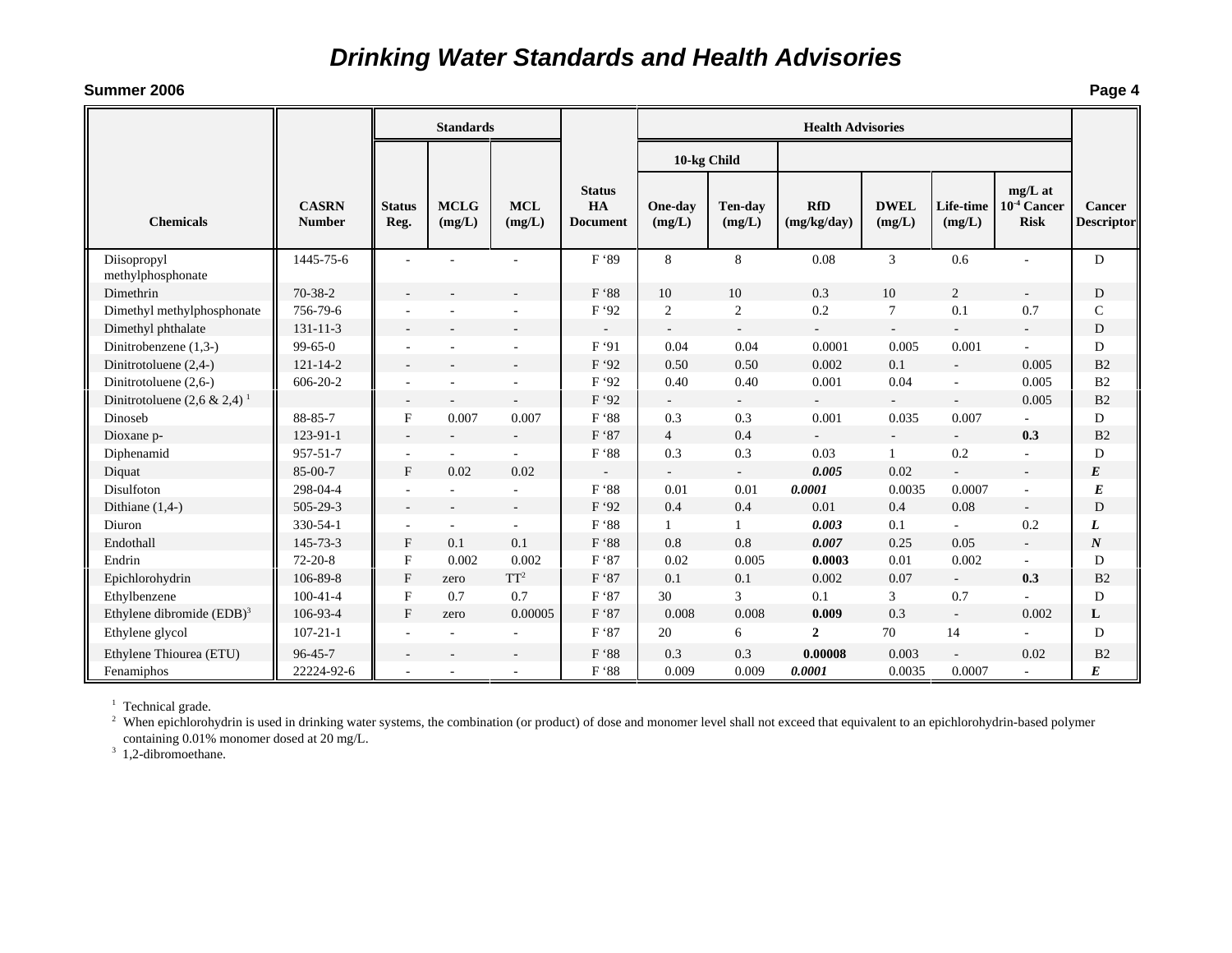#### **Summer 2006**

|                                       |                   |                           | <b>Standards</b>         |                      |                                         | <b>Health Advisories</b> |                          |                           |                       |                          |                                         |                                    |
|---------------------------------------|-------------------|---------------------------|--------------------------|----------------------|-----------------------------------------|--------------------------|--------------------------|---------------------------|-----------------------|--------------------------|-----------------------------------------|------------------------------------|
|                                       |                   |                           |                          |                      |                                         | 10-kg Child              |                          |                           |                       |                          |                                         |                                    |
| <b>Chemicals</b>                      | <b>CAS Number</b> | <b>Status</b><br>Reg.     | <b>MCLG</b><br>(mg/L)    | <b>MCL</b><br>(mg/L) | <b>Status</b><br>HA<br><b>Standards</b> | One-day<br>(mg/L)        | <b>Ten-day</b><br>(mg/L) | <b>RfD</b><br>(mg/kg/day) | <b>DWEL</b><br>(mg/L) | Life-time<br>(mg/L)      | mg/L at<br>$10-4$ Cancer<br><b>Risk</b> | <b>Cancer</b><br><b>Descriptor</b> |
| Fluometuron                           | 2164-17-2         | $\sim$                    |                          |                      | F '88                                   | $\overline{2}$           | $\overline{c}$           | 0.01                      | 0.5                   | 0.09                     |                                         | D                                  |
| Fluorene (PAH)                        | 86-73-7           |                           |                          |                      |                                         | $\sim$                   | $\overline{\phantom{a}}$ | 0.04                      | $\mathbf{1}$          |                          |                                         | D                                  |
| Fonofos                               | 944-22-9          |                           |                          |                      | F '88                                   | 0.02                     | 0.02                     | 0.002                     | 0.07                  | 0.01                     | ÷.                                      | N                                  |
| Formaldehyde                          | $50-00-0$         | $\overline{\phantom{a}}$  | $\sim$                   | $\sim$               | D '93                                   | 10                       | 5                        | 0.2                       | $\overline{7}$        | $\mathbf{1}$             | $\overline{\phantom{a}}$                | B1 <sup>1</sup>                    |
| Glyphosate                            | 1071-83-6         | $\boldsymbol{\mathrm{F}}$ | 0.7                      | 0.7                  | F '88                                   | 20                       | 20                       | $\overline{2}$            | 70                    | $\overline{\phantom{a}}$ | $\sim$                                  | D                                  |
| Heptachlor                            | 76-44-8           | F                         | zero                     | 0.0004               | F '87                                   | 0.01                     | 0.01                     | 0.0005                    | 0.02                  | $\overline{a}$           | 0.0008                                  | B2                                 |
| Heptachlor epoxide                    | 1024-57-3         | F                         | zero                     | 0.0002               | F '87                                   | 0.01                     |                          | 0.00001                   | 0.0004                | ÷,                       | 0.0004                                  | B2                                 |
| Hexachlorobenzene                     | 118-74-1          | $\mathbf{F}$              | zero                     | 0.001                | F '87                                   | 0.05                     | 0.05                     | 0.0008                    | 0.03                  |                          | 0.002                                   | B <sub>2</sub>                     |
| Hexachlorobutadiene <sup>2</sup>      | $87 - 68 - 3$     | $\sim$                    | ÷.                       |                      |                                         | 0.3                      | 0.3                      | 0.0003                    | 0.01                  | $\overline{\phantom{a}}$ | 0.09                                    | L                                  |
| Hexachlorocyclopentadiene             | $77 - 47 - 4$     | F                         | 0.05                     | 0.05                 | $\overline{\phantom{a}}$                | $\sim$                   | $\sim$                   | 0.006                     | 0.2                   |                          | $\rightarrow$                           | ${\bf N}$                          |
| Hexachloroethane                      | $67 - 72 - 1$     | $\overline{a}$            |                          |                      | F '91                                   | 5                        | 5                        | 0.001                     | 0.04                  | 0.001                    | 0.3                                     | $\mathbf C$                        |
| Hexane $(n-)$                         | $110-54-3$        | $\overline{\phantom{a}}$  |                          | $\sim$               | F '87                                   | 10                       | $\overline{4}$           |                           | $\sim$                |                          | $\sim$                                  | $\mathbf I$                        |
| Hexazinone                            | 51235-04-2        | $\overline{a}$            |                          |                      | F '96                                   | 3                        | $\boldsymbol{2}$         | 0.05                      | $\overline{c}$        | 0.4                      | $\overline{a}$                          | D                                  |
| HMX <sup>3</sup>                      | $2691 - 41 - 0$   | $\sim$                    |                          |                      | F '88                                   | 5                        | 5                        | 0.05                      | 2                     | 0.4                      |                                         | D                                  |
| Indeno $[1,2,3,-c,d]$ pyrene<br>(PAH) | 193-39-5          |                           |                          |                      |                                         |                          |                          |                           | ÷                     |                          |                                         | B <sub>2</sub>                     |
| Isophorone                            | $78 - 59 - 1$     |                           |                          |                      | F '92                                   | 15                       | 15                       | 0.2                       | $\tau$                | 0.1                      | $\overline{4}$                          | $\mathsf{C}$                       |
| Isopropyl methylphosphonate           | 1832-54-8         | $\sim$                    |                          |                      | F '92                                   | 30                       | 30                       | 0.1                       | 3.5                   | 0.7                      | $\overline{a}$                          | D                                  |
| Isopropylbenzene (cumene)             | 98-82-8           | $\overline{\phantom{a}}$  |                          |                      | D '87                                   | 11                       | 11                       | 0.1                       | $\overline{4}$        | $\overline{\phantom{a}}$ | $\overline{\phantom{a}}$                | D                                  |
| Lindane <sup>4</sup>                  | 58-89-9           | F                         | 0.0002                   | 0.0002               | F '87                                   | 1                        | 1                        | 0.005                     | 0.2                   | ÷                        | ÷                                       | $\boldsymbol{S}$                   |
| Malathion                             | 121-75-5          | $\overline{\phantom{a}}$  |                          |                      | F '92                                   | 0.2                      | 0.2                      | 0.02                      | 0.8                   | 0.1                      | $\overline{\phantom{a}}$                | D                                  |
| Maleic hydrazide                      | $123 - 33 - 1$    | $\sim$                    | $\overline{\phantom{a}}$ |                      | F '88                                   | 10                       | 10                       | 0.5                       | 20                    | $\overline{4}$           | $\overline{a}$                          | D                                  |
| $\rm MCPA$ $^5$                       | $94 - 74 - 6$     | $\overline{\phantom{a}}$  |                          |                      | F '88                                   | 0.1                      | 0.1                      | 0.004                     | 0.14                  | 0.03                     | $\overline{\phantom{a}}$                | $\boldsymbol{N}$                   |
| Methomyl                              | 16752-77-5        | $\sim$                    |                          |                      | F '88                                   | 0.3                      | 0.3                      | 0.025                     | 0.9                   | 0.2                      |                                         | E                                  |
| Methoxychlor                          | $72 - 43 - 5$     | F                         | 0.04                     | 0.04                 | F '87                                   | 0.05                     | 0.05                     | 0.005                     | 0.2                   | 0.04                     |                                         | D                                  |
| Methyl ethyl ketone                   | 78-93-3           | ÷,                        |                          |                      | F '87                                   | 75                       | 7.5                      | 0.6                       | 20                    | 4                        |                                         | D                                  |
| Methyl parathion                      | 298-00-0          | $\overline{\phantom{a}}$  |                          |                      | F '88                                   | 0.3                      | 0.3                      | 0.0002                    | 0.007                 | 0.001                    | $\overline{\phantom{a}}$                | $\boldsymbol{N}$                   |

<sup>1</sup> Carcinogenicity based on inhalation exposure.

<sup>2</sup> Regulatory Determination Health Effects Support Document for Hexachlorobutadiene

(http://www.epa.gov/safewater/ccl/pdfs/reg\_determine1/support\_cc1\_hexachlorobutadiene\_healtheffects.pdf).

 $3 \text{ HMX} = \text{octahydro-1,3,5,7-tetranitro-1,3,5,7-tetrazocine}.$ 

<sup>4</sup> Lindane = γ − hexachlorocyclohexane.<br><sup>5</sup> MCPA = 4(chloro-2-methoxyphenoxy)acetic acid.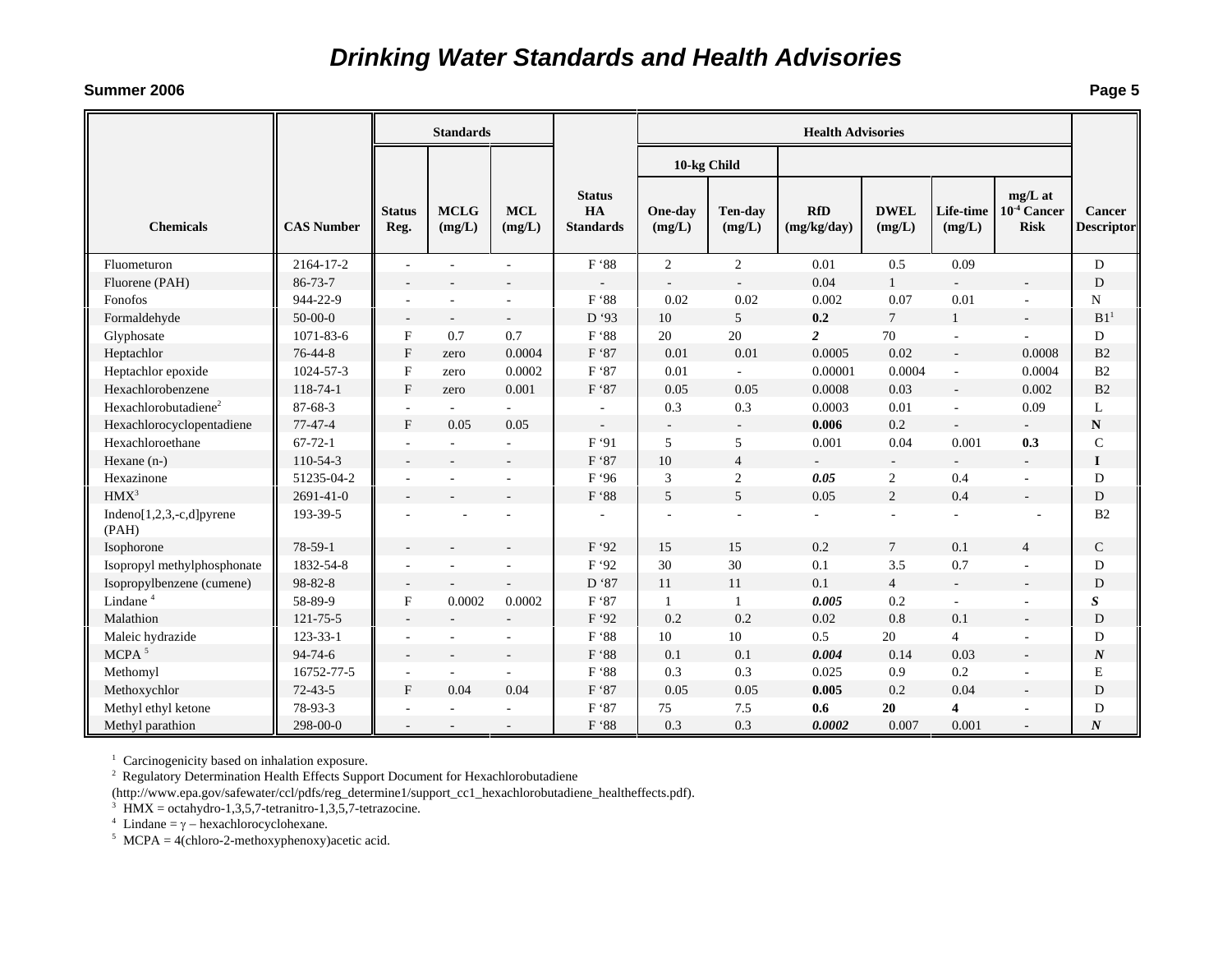#### **Summer 2006**

|                                            |                               |                           | <b>Standards</b>         |                          |                                        | <b>Health Advisories</b> |                             |                           |                          |                          |                                              |                                    |
|--------------------------------------------|-------------------------------|---------------------------|--------------------------|--------------------------|----------------------------------------|--------------------------|-----------------------------|---------------------------|--------------------------|--------------------------|----------------------------------------------|------------------------------------|
|                                            |                               |                           |                          |                          |                                        | 10-kg Child              |                             |                           |                          |                          |                                              |                                    |
| <b>Chemicals</b>                           | <b>CASRN</b><br><b>Number</b> | <b>Status</b><br>Reg.     | <b>MCLG</b><br>(mg/L)    | <b>MCL</b><br>(mg/L)     | <b>Status</b><br>HA<br><b>Document</b> | One-day<br>(mg/L)        | <b>Ten-day</b><br>(mg/L)    | <b>RfD</b><br>(mg/kg/day) | <b>DWEL</b><br>(mg/L)    | Life-time<br>(mg/L)      | $mg/L$ at<br>$10^{-4}$ Cancer<br><b>Risk</b> | <b>Cancer</b><br><b>Descriptor</b> |
| Metolachlor                                | 51218-45-2                    | $\sim$                    |                          | $\sim$                   | F '88                                  | $\overline{2}$           | $\overline{2}$              | 0.1                       | 3.5                      | 0.7                      | $\overline{a}$                               | $\mathcal{C}_{0}$                  |
| Metribuzin                                 | 21087-64-9                    | $\overline{\phantom{a}}$  |                          | $\sim$                   | F '88                                  | 5                        | 5                           | 0.01                      | 0.35                     | 0.07                     |                                              | $\boldsymbol{D}$                   |
| Monochloroacetic acid                      | $79-11-8$                     | $\boldsymbol{\mathrm{F}}$ | 0.03                     | $0.06^{\circ}$           |                                        | 0.2                      | 0.2                         | 0.01                      | 0.35                     | 0.07                     | $\overline{a}$                               | T                                  |
| Monochlorobenzene                          | 108-90-7                      | $\mathbf{F}$              | 0.1                      | 0.1                      | F '87                                  | $\overline{4}$           | $\overline{4}$              | 0.02                      | 0.7                      | 0.1                      |                                              | D                                  |
| Naphthalene                                | $91 - 20 - 3$                 | $\sim$                    | $\sim$                   | $\sim$                   | F'90                                   | 0.5                      | 0.5                         | 0.02                      | 0.7                      | 0.1                      | $\sim$                                       | $\bf{I}$                           |
| Nitrocellulose <sup>2</sup>                | 9004-70-0                     | $\overline{\phantom{a}}$  | $\blacksquare$           | $\rightarrow$            | F '88                                  | $\sim$                   | $\sim$                      | $\sim$                    | $\sim$                   | $\sim$                   | $\overline{\phantom{a}}$                     | $\overline{\phantom{a}}$           |
| Nitroguanidine                             | 556-88-7                      | $\overline{\phantom{a}}$  | $\sim$                   | $\sim$                   | F'90                                   | 10 <sup>10</sup>         | 10                          | 0.1                       | 3.5                      | 0.7                      | $\sim$                                       | ${\bf D}$                          |
| Nitrophenol p-                             | $100 - 02 - 7$                | $\mathcal{L}$             | $\overline{\phantom{a}}$ | $\overline{\phantom{a}}$ | F '92                                  | 0.8                      | 0.8                         | 0.008                     | 0.3                      | 0.06                     | ÷                                            | D                                  |
| Oxamyl (Vydate)                            | 23135-22-0                    | $\mathbf F$               | 0.2                      | 0.2                      | F'05                                   | 0.01                     | 0.01                        | 0.001                     | 0.035                    |                          |                                              | N                                  |
| Paraquat                                   | 1910-42-5                     | $\overline{\phantom{a}}$  |                          | $\sim$                   | $\mathrm{F}$ '88                       | 0.1                      | 0.1                         | 0.0045                    | 0.2                      | 0.03                     | $\equiv$                                     | $\mathbf C$                        |
| Pentachlorophenol                          | 87-86-5                       | $\boldsymbol{\mathrm{F}}$ | zero                     | 0.001                    | F '87                                  | $\mathbf{1}$             | 0.3                         | 0.03                      | $\mathbf{1}$             | $\sim$                   | 0.03                                         | B <sub>2</sub>                     |
| Phenanthrene (PAH)                         | $85-01-8$                     | $\overline{\phantom{a}}$  |                          | $\overline{\phantom{a}}$ |                                        | $\overline{\phantom{a}}$ |                             |                           | $\overline{\phantom{a}}$ | $\rightarrow$            | $\sim$                                       | D                                  |
| Phenol                                     | 108-95-2                      | $\sim$                    |                          | $\sim$                   | D '92                                  | 6                        | 6                           | 0.3                       | 11                       | $\overline{2}$           | ÷.                                           | D                                  |
| Picloram                                   | 1918-02-1                     | $\mathbf{F}$              | 0.5                      | 0.5                      | F '88                                  | 20                       | 20                          | 0.02                      | 0.7                      | $\overline{a}$           | $\sim$                                       | D                                  |
| Polychlorinated biphenyls<br>(PCBs)        | 1336-36-3                     | $\mathbf{F}$              | zero                     | 0.0005                   | D '93                                  | ä,                       |                             | ÷.                        | ÷,                       |                          | 0.01                                         | B2                                 |
| Prometon                                   | 1610-18-0                     |                           |                          | $\sim$                   | F '88                                  | 0.2                      | 0.2                         | 0.015                     | 0.5                      | 0.1                      | $\sim$                                       | D                                  |
| Pronamide                                  | 23950-58-5                    |                           |                          |                          | F '88                                  | 0.8                      | 0.8                         | 0.08                      | $\mathfrak{Z}$           |                          | 0.2                                          | B2                                 |
| Propachlor                                 | 1918-16-7                     |                           |                          | $\overline{a}$           | F '88                                  | 0.5                      | 0.5                         | 0.05                      | $\overline{2}$           | $\sim$                   | 0.1                                          | L                                  |
| Propazine                                  | 139-40-2                      |                           |                          | $\sim$                   | F '88                                  | $\overline{a}$           | $\blacksquare$              | 0.02                      | 0.7                      | 0.01                     | $\sim$                                       | $\boldsymbol{N}$                   |
| Propham                                    | 122-42-9                      |                           |                          |                          | F '88                                  | 5                        | 5                           | 0.02                      | 0.6                      | 0.1                      | $\overline{\phantom{a}}$                     | D                                  |
| Pyrene (PAH)                               | $129 - 00 - 0$                | ÷,                        | $\overline{\phantom{a}}$ | $\sim$                   | $\sim$                                 | $\sim$                   | $\sim$                      | 0.03                      | $\sim$                   | $\overline{\phantom{a}}$ | $\sim$                                       | D                                  |
| $RDX^3$                                    | $121 - 82 - 4$                | $\overline{\phantom{a}}$  | $\blacksquare$           | $\sim$                   | F '88                                  | 0.1                      | 0.1                         | 0.003                     | 0.1                      | 0.002                    | 0.03                                         | $\mathcal{C}$                      |
| Simazine                                   | 122-34-9                      | $\mathbf{F}$              | 0.004                    | 0.004                    | F '88                                  | $\sim$                   | $\mathcal{L}_{\mathcal{A}}$ | 0.02                      | 0.7                      | $\overline{\phantom{a}}$ | $\sim$                                       | $\boldsymbol{N}$                   |
| Styrene                                    | $100 - 42 - 5$                | $\mathbf{F}$              | 0.1                      | 0.1                      | F '87                                  | 20                       | $\overline{2}$              | 0.2                       | $7\overline{ }$          | 0.1                      | $\overline{\phantom{a}}$                     | $\mathsf{C}$                       |
| 2,4,5-T (Trichlorophenoxy-<br>acetic acid) | 93-76-5                       |                           |                          | $\sim$                   | F '88                                  | 0.8                      | 0.8                         | 0.01                      | 0.35                     | 0.07                     | ÷,                                           | D                                  |

1 1998 Final Rule for Disinfectants and Disinfection By-products: the total for five haloacetic acids is 0.06mg/L.

 $<sup>2</sup>$  The Health Advisory Document for nitrocellulose does not include HA values and describes this compounds as relatively nontoxic.</sup>

 $3$  RDX = hexahydro -1,3,5-trinitro-1,3,5-triazine.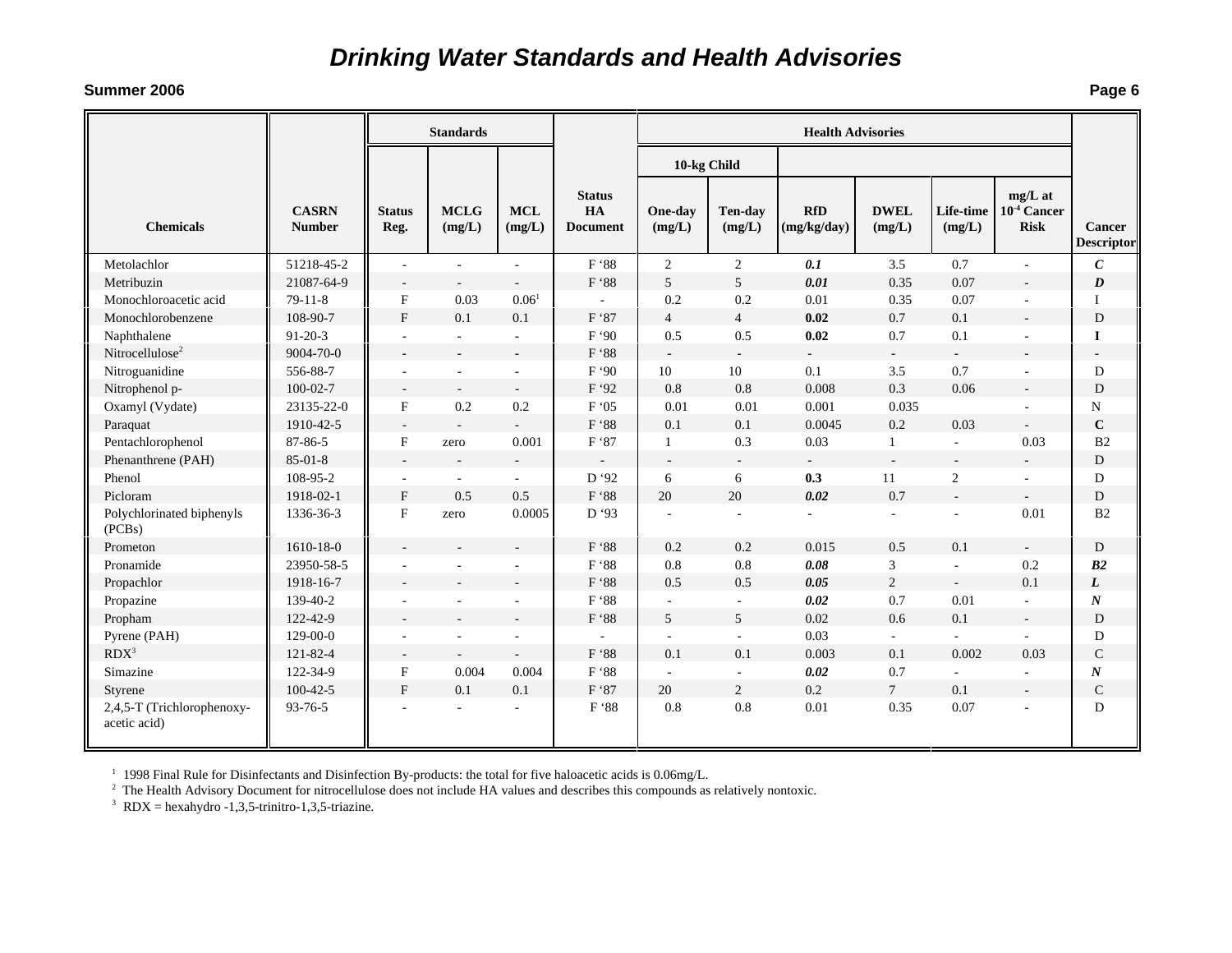#### **Summer 2006**

| --  | $\overline{\phantom{0}}$ |
|-----|--------------------------|
| . . | Page 7                   |
|     |                          |

|                                  |                               | <b>Standards</b>         |                          |                          |                                        | <b>Health Advisories</b> |                          |                           |                       |                          |                                                     |                                    |
|----------------------------------|-------------------------------|--------------------------|--------------------------|--------------------------|----------------------------------------|--------------------------|--------------------------|---------------------------|-----------------------|--------------------------|-----------------------------------------------------|------------------------------------|
|                                  |                               |                          |                          |                          |                                        | 10-kg Child              |                          |                           |                       |                          |                                                     |                                    |
| <b>Chemicals</b>                 | <b>CASRN</b><br><b>Number</b> | <b>Status</b><br>Reg.    | <b>MCLG</b><br>(mg/L)    | <b>MCL</b><br>(mg/L)     | <b>Status</b><br>HA<br><b>Document</b> | One-day<br>(mg/L)        | <b>Ten-day</b><br>(mg/L) | <b>RfD</b><br>(mg/kg/day) | <b>DWEL</b><br>(mg/L) | (mg/L)                   | Life-time $mg/L$ at $10^{-4}$<br><b>Cancer Risk</b> | <b>Cancer</b><br><b>Descriptor</b> |
| $2,3,7,8$ -TCDD (Dioxin)         | 1746-01-6                     | F                        | zero                     | 3E-08                    | F'87                                   | 1E-06                    | 1E-07                    | 1E-09                     | 4E-08                 | $\sim$                   | 2E-08                                               | B <sub>2</sub>                     |
| Tebuthiuron                      | 34014-18-1                    |                          | $\overline{a}$           |                          | F '88                                  | 3                        | 3                        | 0.07                      | 2                     | 0.5                      | $\overline{a}$                                      | D                                  |
| Terbacil                         | 5902-51-2                     |                          |                          |                          | F '88                                  | 0.3                      | 0.3                      | 0.01                      | 0.4                   | 0.09                     | ä,                                                  | E                                  |
| Terbufos                         | 13071-79-9                    |                          |                          |                          | F '88                                  | 0.005                    | 0.005                    | 0.00005                   | 0.002                 | 0.0004                   | $\overline{\phantom{a}}$                            | D                                  |
| Tetrachloroethane (1,1,1,2-)     | 630-20-6                      |                          | $\sim$                   | $\overline{\phantom{a}}$ | F '89                                  | 2                        | 2                        | 0.03                      | $\mathbf{1}$          | 0.07                     | 0.1                                                 | $\mathsf{C}$                       |
| Tetrachloroethane $(1,1,2,2)$    | $79-34-5$                     |                          | $\sim$                   |                          | F '89                                  | 0.04                     | 0.04                     | 0.00005                   | 0.002                 | 0.0003                   | 0.02                                                | $\mathcal{C}$                      |
| Tetrachloroethylene <sup>1</sup> | $127 - 18 - 4$                | $\mathbf{F}$             | zero                     | 0.005                    | F '87                                  | $\overline{c}$           | $\overline{2}$           | 0.01                      | 0.5                   | 0.01                     |                                                     |                                    |
| Trichlorofluoromethane           | $75-69-4$                     | $\sim$                   | $\overline{\phantom{a}}$ |                          | F '89                                  | $\overline{7}$           | $\tau$                   | 0.3                       | 10                    | 2                        | $\overline{a}$                                      | D                                  |
| Toluene                          | 108-88-3                      | F                        | 1                        | 1                        | D '93                                  | 20                       | $\overline{2}$           | 0.08                      | 3                     |                          |                                                     | $\mathbf I$                        |
| Toxaphene                        | 8001-35-2                     | $\mathbf{F}$             | zero                     | 0.003                    | F '96                                  | 0.004                    | 0.004                    | 0.0004                    | 0.01                  |                          | 0.003                                               | B <sub>2</sub>                     |
| $2,4,5$ -TP (Silvex)             | $93 - 72 - 1$                 | F                        | 0.05                     | 0.05                     | F '88                                  | 0.2                      | 0.2                      | 0.008                     | 0.3                   | 0.05                     |                                                     | D                                  |
| Trichloroacetic acid             | $76-03-9$                     | $\mathbf{F}$             | 0.02                     | $0.06^2$                 |                                        | 3                        | 3                        | 0.03                      | $\mathbf{1}$          | 0.02                     | $\overline{\phantom{a}}$                            | S                                  |
| Trichlorobenzene (1,2,4-)        | $120 - 82 - 1$                | F                        | 0.07                     | 0.07                     | F '89                                  | 0.1                      | 0.1                      | 0.01                      | 0.35                  | 0.07                     | ÷,                                                  | D                                  |
| Trichlorobenzene (1,3,5-)        | 108-70-3                      | $\overline{\phantom{a}}$ |                          |                          | F '89                                  | 0.6                      | 0.6                      | 0.006                     | 0.2                   | 0.04                     | $\overline{\phantom{a}}$                            | D                                  |
| Trichloroethane $(1,1,1-)$       | $71-55-6$                     | F                        | 0.2                      | 0.2                      | F '87                                  | 100                      | 40                       | 0.035                     | $\mathbf{1}$          | 0.2                      |                                                     | D                                  |
| Trichloroethane $(1,1,2-)$       | 79-00-5                       | $\mathbf{F}$             | 0.003                    | 0.005                    | F '89                                  | 0.6                      | 0.4                      | 0.004                     | 0.1                   | 0.003                    | 0.06                                                | $\mathcal{C}$                      |
| Trichloroethylene <sup>1</sup>   | $79-01-6$                     | F                        | zero                     | 0.005                    | F '87                                  |                          | $\bar{a}$                | 0.007                     | 0.2                   | ÷                        | 0.3                                                 | B <sub>2</sub>                     |
| Trichlorophenol (2,4,6-)         | 88-06-2                       |                          | $\overline{\phantom{a}}$ | $\sim$                   | D '94                                  | 0.03                     | 0.03                     | 0.0003                    | 0.01                  | $\overline{\phantom{a}}$ | 0.3                                                 | B <sub>2</sub>                     |
| Trichloropropane (1,2,3-)        | 96-18-4                       |                          | $\sim$                   | $\overline{\phantom{a}}$ | F '89                                  | 0.6                      | 0.6                      | 0.006                     | 0.2                   | 0.04                     | ÷                                                   |                                    |
| Trifluralin                      | 1582-09-8                     |                          |                          |                          | F '90                                  | 0.08                     | 0.08                     | 0.02                      | 0.7                   | 0.01                     | 0.4                                                 | $\mathcal{C}_{\mathcal{C}}$        |
| Trimethylbenzene $(1,2,4-)$      | $95 - 63 - 6$                 |                          |                          | $\sim$                   | D '87                                  |                          | ÷.                       | $\sim$                    | $\sim$                | $\overline{\phantom{a}}$ | $\sim$                                              | D                                  |
| Trimethylbenzene (1,3,5-)        | $108 - 67 - 8$                |                          |                          |                          | D '87                                  | 10                       | ÷.                       |                           | $\sim$                |                          | $\overline{\phantom{a}}$                            | D                                  |
| Trinitroglycerol                 | $55 - 63 - 0$                 |                          |                          | $\sim$                   | F '87                                  | 0.005                    | 0.005                    |                           | $\sim$                | 0.005                    | 0.2                                                 |                                    |
| Trinitrotoluene $(2,4,6)$        | 118-96-7                      |                          |                          |                          | F '89                                  | 0.02                     | 0.02                     | 0.0005                    | 0.02                  | 0.002                    | 0.1                                                 | $\mathsf{C}$                       |
| Vinyl chloride                   | $75-01-4$                     | F                        | zero                     | 0.002                    | F '87                                  | 3                        | 3                        | 0.003                     | 0.1                   |                          | 0.002                                               | $\mathbf H$                        |
| Xylenes                          | 1330-20-7                     | F                        | 10                       | 10                       | D '93                                  | 40                       | 40                       | 0.2                       | 7                     |                          |                                                     |                                    |

<sup>1</sup> Under review.<br><sup>2</sup> 1998 Final Rule for Disinfectants and Disinfection By-products: The total for five haloacetic acids is 0.06 mg/L.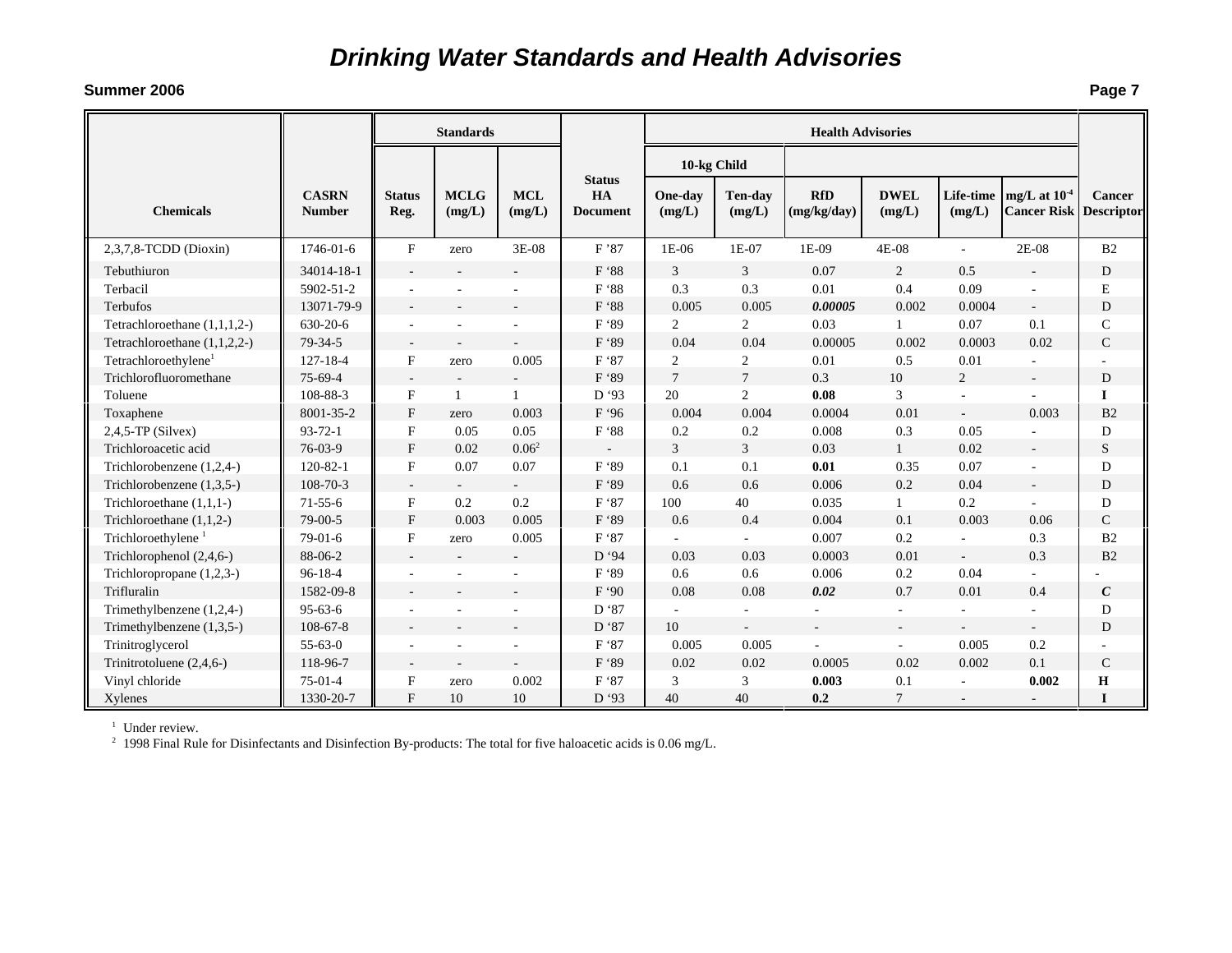#### **Summer 2006**

| --  | Page 8 |
|-----|--------|
| . . |        |

|                                          |                               | <b>Standards</b>      |                       |                          |                                        | <b>Health Advisories</b> |                          |                           |                       |                     |                                                    |                          |
|------------------------------------------|-------------------------------|-----------------------|-----------------------|--------------------------|----------------------------------------|--------------------------|--------------------------|---------------------------|-----------------------|---------------------|----------------------------------------------------|--------------------------|
|                                          |                               |                       |                       |                          |                                        | 10-kg Child              |                          |                           |                       |                     |                                                    |                          |
| <b>Chemicals</b>                         | <b>CASRN</b><br><b>Number</b> | <b>Status</b><br>Reg. | <b>MCLG</b><br>(mg/L) | <b>MCL</b><br>(mg/L)     | <b>Status</b><br>HA<br><b>Document</b> | One-day<br>(mg/L)        | <b>Ten-day</b><br>(mg/L) | <b>RfD</b><br>(mg/kg/day) | <b>DWEL</b><br>(mg/L) | Life-time<br>(mg/L) | mg/L at $10^{-4}$<br><b>Cancer Risk Descriptor</b> | Cancer                   |
| <b>INORGANICS</b>                        |                               |                       |                       |                          |                                        |                          |                          |                           |                       |                     |                                                    |                          |
| Ammonia                                  | 7664-41-7                     | $\sim$                | $\sim$                | $\overline{\phantom{a}}$ | D '92                                  | $\sim$                   | $\sim$                   | $\overline{\phantom{a}}$  | $\sim$                | 30                  |                                                    | D                        |
| Antimony                                 | 7440-36-0                     | F                     | 0.006                 | 0.006                    | F '92                                  | 0.01                     | 0.01                     | 0.0004                    | 0.01                  | 0.006               |                                                    | D                        |
| Arsenic                                  | 7440-38-2                     | F                     | zero                  | 0.01                     | D '95                                  |                          | $\blacksquare$           | 0.0003                    | 0.01                  |                     | 0.002                                              | A                        |
| Asbestos (fibers/ $l > l$ 0µm<br>length) | 1332-21-4                     | $_{\rm F}$            | $7 \mathrm{MFL}^1$    | 7 MFL                    |                                        |                          | $\overline{\phantom{a}}$ |                           | $\sim$                |                     | 700-MFL                                            | $\mathbf{A}^2$           |
| Barium                                   | 7440-39-3                     | $\mathbf{F}$          | 2                     | 2                        | D '93                                  | 0.7                      | 0.7                      | 0.2                       | $\tau$                |                     |                                                    | ${\bf N}$                |
| Beryllium                                | 7440-41-7                     | F                     | 0.004                 | 0.004                    | F '92                                  | 30                       | 30                       | 0.002                     | 0.07                  |                     |                                                    |                          |
| Boron                                    | 7440-42-8                     | $\sim$                | $\sim$                | $\overline{\phantom{a}}$ | D '92                                  | $\overline{4}$           | 0.9                      | 0.2                       | $7\overline{ }$       |                     | $\sim$                                             | I                        |
| <b>Bromate</b>                           | 7789-38-0                     | F                     | zero                  | 0.01                     | D '98                                  | 0.2                      | $\sim$                   | 0.004                     | 0.14                  | $\sim$              | 0.005                                              | B2                       |
| Cadmium                                  | 7440-43-9                     | $_{\rm F}$            | 0.005                 | 0.005                    | F'87                                   | 0.04                     | 0.04                     | 0.0005                    | 0.02                  | 0.005               |                                                    | D                        |
| Chloramine <sup>3</sup>                  | 10599-90-3                    | $_{\rm F}$            | 4 <sup>4</sup>        | 4 <sup>4</sup>           | D '95                                  |                          | $\sim$                   | 0.1                       | 3.5                   | 3.0                 |                                                    |                          |
| Chlorine                                 | 7782-50-5                     | $\mathbf{F}$          | 4 <sup>4</sup>        | 4 <sup>4</sup>           | D '95                                  | 3                        | $\overline{3}$           | 0.1                       | 5                     | $\overline{4}$      | $\overline{a}$                                     | D                        |
| Chlorine dioxide                         | 10049-04-4                    | $_{\rm F}$            | $0.8^{4}$             | $0.8^{4}$                | D '98                                  | 0.84                     | 0.84                     | 0.03                      | 1                     | 0.8                 |                                                    | D                        |
| Chlorite                                 | 7758-19-2                     | F                     | 0.8                   | $\mathbf{1}$             | D '98                                  | 0.84                     | 0.84                     | 0.03                      | $\mathbf{1}$          | 0.8                 |                                                    | D                        |
| Chromium (total)                         | 7440-47-3                     | F                     | 0.1                   | 0.1                      | F '87                                  |                          | 1                        | 0.003 <sup>5</sup>        | 0.1                   | $\sim$              |                                                    | D                        |
| Copper (at tap)                          | 7440-50-8                     | $_{\rm F}$            | 1.3                   | TT <sup>6</sup>          | D '98                                  |                          |                          |                           |                       | $\sim$              | $\overline{\phantom{a}}$                           | D                        |
| Cyanide                                  | 143-33-9                      | F                     | 0.2                   | 0.2                      | F '87                                  | 0.2                      | 0.2                      | $0.02^{7}$                | $0.8\,$               | 0.2                 |                                                    | D                        |
| Fluoride                                 | 7681-49-4                     | F                     | $\overline{4}$        | $\overline{4}$           | $\sim$                                 | $\overline{\phantom{a}}$ | $\sim$                   | $0.06^8$                  | $\sim$                | $\sim$              |                                                    | $\overline{\phantom{a}}$ |
| Lead (at tap)                            | 7439-92-1                     | F                     | zero                  | TT <sup>6</sup>          |                                        |                          | $\overline{\phantom{a}}$ |                           | $\sim$                |                     | $\sim$                                             | B <sub>2</sub>           |
| Manganese                                | 7439-96-5                     |                       |                       |                          | F'04                                   | 1                        | $\mathbf{1}$             | $0.14^{9}$                | 1.6                   | 0.3                 |                                                    | D                        |
| Mercury (inorganic)                      | 7487-94-7                     | F                     | 0.002                 | 0.002                    | F '87                                  | 0.002                    | 0.002                    | 0.0003                    | 0.01                  | 0.002               | $\overline{\phantom{a}}$                           | D                        |
| Molybdenum                               | 7439-98-7                     |                       |                       |                          | D '93                                  | 0.08                     | 0.08                     | 0.005                     | 0.2                   | 0.04                |                                                    | D                        |
| Nickel                                   | 7440-02-0                     | $_{\rm F}$            |                       |                          | F '95                                  |                          |                          | 0.02                      | 0.7                   | 0.1                 |                                                    |                          |

<sup>1</sup> MFL = million fibers per liter.

<sup>2</sup> Carcinogenicity based on inhalation exposure.

<sup>3</sup> Monochloramine; measured as free chlorine.

4 1998 Final Rule for Disinfectants and Disinfection By-products: MRDLG=Maximum Residual Disinfection Level Goal; and MRDL=Maximum Residual Disinfection Level.

<sup>5</sup> IRIS value for chromium VI.

<sup>6</sup> Copper action level 1.3 mg/L; lead action level 0.015 mg/L.

 $\frac{1}{7}$  This RfD is for hydrogen cyanide.

<sup>8</sup> Based on dental fluorosis in children, a cosmetic effect. MCLG based on skeletal fluorosis.

<sup>9</sup> Dietary manganese. The lifetime health advisory includes a 3 fold modifying factor to account for increased bioavailability from drinking water.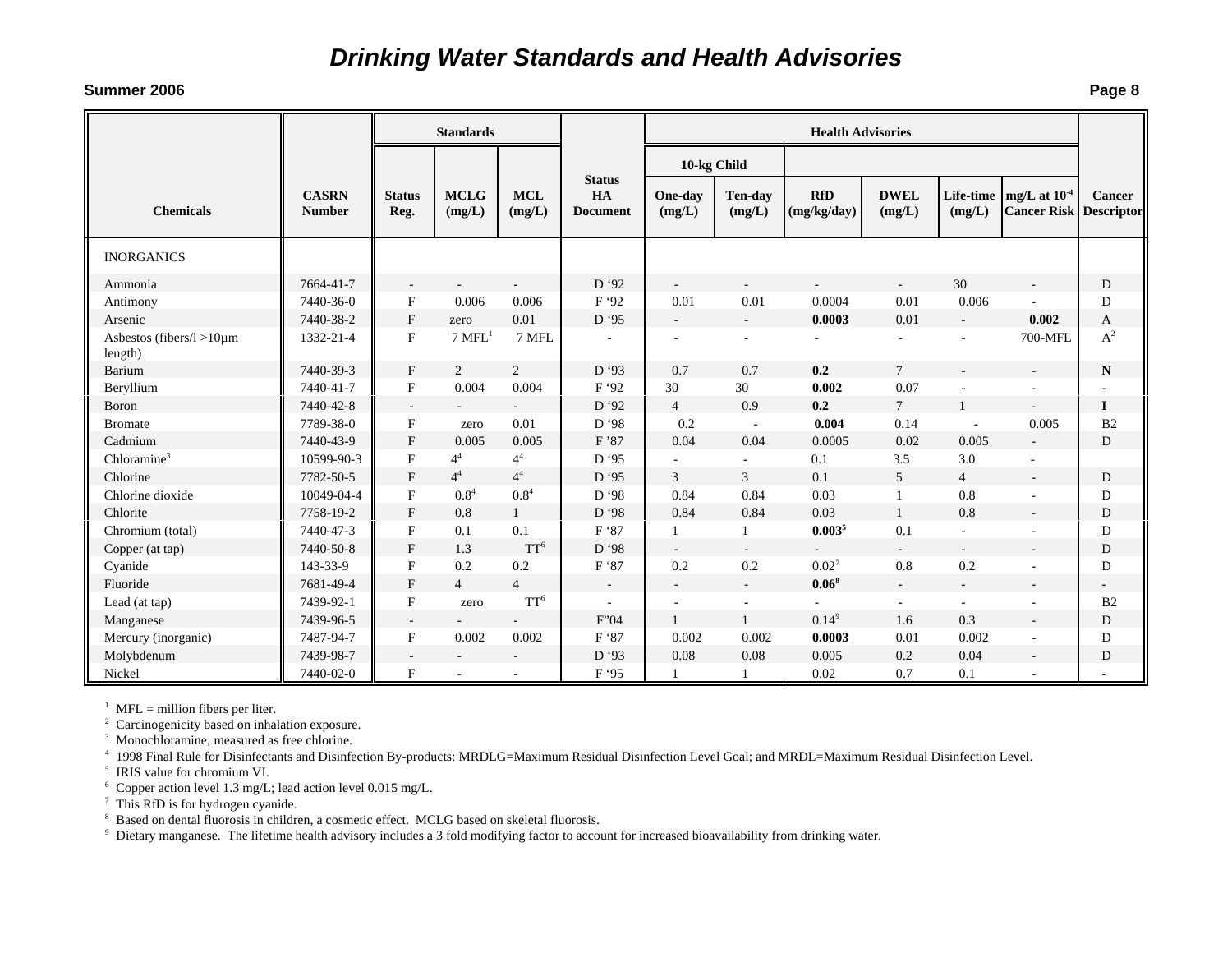#### **Summer 2006**

|                                                                           |                               |                           | <b>Standards</b>         |                                           |                                        | <b>Health Advisories</b> |                          |                           |                       |                          |                                         |                      |
|---------------------------------------------------------------------------|-------------------------------|---------------------------|--------------------------|-------------------------------------------|----------------------------------------|--------------------------|--------------------------|---------------------------|-----------------------|--------------------------|-----------------------------------------|----------------------|
|                                                                           |                               |                           |                          |                                           |                                        | 10-kg Child              |                          |                           |                       |                          |                                         |                      |
| <b>Chemicals</b>                                                          | <b>CASRN</b><br><b>Number</b> | <b>Status</b><br>Reg.     | <b>MCLG</b><br>(mg/L)    | <b>MCL</b><br>(mg/L)                      | <b>Status</b><br>HA<br><b>Document</b> | One-day<br>(mg/L)        | <b>Ten-day</b><br>(mg/L) | <b>RfD</b><br>(mg/kg/day) | <b>DWEL</b><br>(mg/L) | Life-<br>time<br>(mg/L)  | mg/L at $10^{-4}$<br><b>Cancer Risk</b> | Cancer<br>Descriptor |
| Nitrate (as N)                                                            | 14797-55-8                    | ${\bf F}$                 | 10                       | 10                                        | D '93                                  | 10 <sup>1</sup>          | 10 <sup>1</sup>          | 1.6                       | $\sim$                | ä,                       | ä,                                      | ä,                   |
| Nitrite (as N)                                                            | 14797-65-0                    | $\boldsymbol{\mathrm{F}}$ |                          |                                           | D'93                                   | 1 <sup>1</sup>           | 1 <sup>1</sup>           | 0.16                      |                       |                          |                                         |                      |
| Nitrate + Nitrite (both as $N$ )                                          |                               | $\boldsymbol{\mathrm{F}}$ | 10                       | 10                                        | D '93                                  | $\overline{\phantom{a}}$ | $\overline{\phantom{a}}$ | $\sim$                    | $\sim$                | $\overline{\phantom{a}}$ | $\overline{\phantom{a}}$                |                      |
| Selenium                                                                  | 7782-49-2                     | $\boldsymbol{\mathrm{F}}$ | 0.05                     | 0.05                                      | $\overline{\phantom{a}}$               | $\overline{\phantom{a}}$ | $\sim$                   | 0.005                     | 0.2                   | 0.05                     |                                         | D                    |
| Silver                                                                    | 7440-22-4                     | $\sim$                    | $\overline{\phantom{a}}$ | ۰                                         | F '92                                  | 0.2                      | 0.2                      | $0.005^2$                 | 0.2                   | 0.1                      | ÷,                                      | D                    |
| Strontium                                                                 | 7440-24-6                     | $\overline{\phantom{a}}$  |                          |                                           | D '93                                  | 25                       | 25                       | 0.6                       | 20                    | $\overline{4}$           |                                         | D                    |
| Thallium                                                                  | 7440-28-0                     | $\boldsymbol{\mathrm{F}}$ | 0.0005                   | 0.002                                     | F '92                                  | 0.007                    | 0.007                    | 0.00007                   | 0.002                 | 0.0005                   | ÷,                                      |                      |
| White phosphorous                                                         | 7723-14-0                     | $\sim$                    |                          | $\overline{a}$                            | F'90                                   | $\overline{\phantom{a}}$ | $\sim$                   | 0.00002                   | 0.0005                | 0.0001                   |                                         | D                    |
| Zinc                                                                      | 7440-66-6                     | ÷,                        |                          |                                           | D '93                                  | 6                        | 6                        | 0.3                       | 10                    | 2                        |                                         | $\mathbf I$          |
| <b>RADIONUCLIDES</b>                                                      |                               |                           |                          |                                           |                                        |                          |                          |                           |                       |                          |                                         |                      |
| Beta particle and photon<br>activity (formerly<br>man-made radionuclides) |                               | $\boldsymbol{\mathrm{F}}$ | zero                     | 4 mrem/<br>yr                             |                                        |                          |                          |                           |                       |                          | 4 mrem/yr                               | A                    |
| Gross alpha particle activity                                             |                               | $\mathbf F$               | zero                     | 15<br>pCi/L                               |                                        |                          |                          |                           |                       | $\overline{a}$           | 15 pCi/L                                | A                    |
| Combined Radium 226 & 228                                                 | 7440-14-4                     | $\boldsymbol{\mathrm{F}}$ | zero                     | 5 pCi/L                                   | $\overline{\phantom{a}}$               |                          |                          |                           |                       |                          | $\sim$                                  | A                    |
| Radon                                                                     | 10043-92-2                    | $\mathbf P$               | zero                     | 300<br>pCi/L<br>$AMCL^3$<br>4000<br>pCi/L |                                        |                          |                          |                           |                       | $\overline{a}$           | 150 pCi/L                               | A                    |
| Uranium                                                                   | 7440-61-1                     | $\mathbf{F}$              | zero                     | $30 \mu g/L$                              |                                        |                          |                          | 0.0006 <sup>4</sup>       | 0.02                  |                          |                                         | A                    |

<sup>1</sup> These values are calculated for a 4-kg infant and are protective for all age groups. <sup>2</sup> Based on a cosmetic effect.

 $3$  AMCL = Alternative Maximum Contaminant Level

4 Soluble uranium salts. Radionuclide Rule.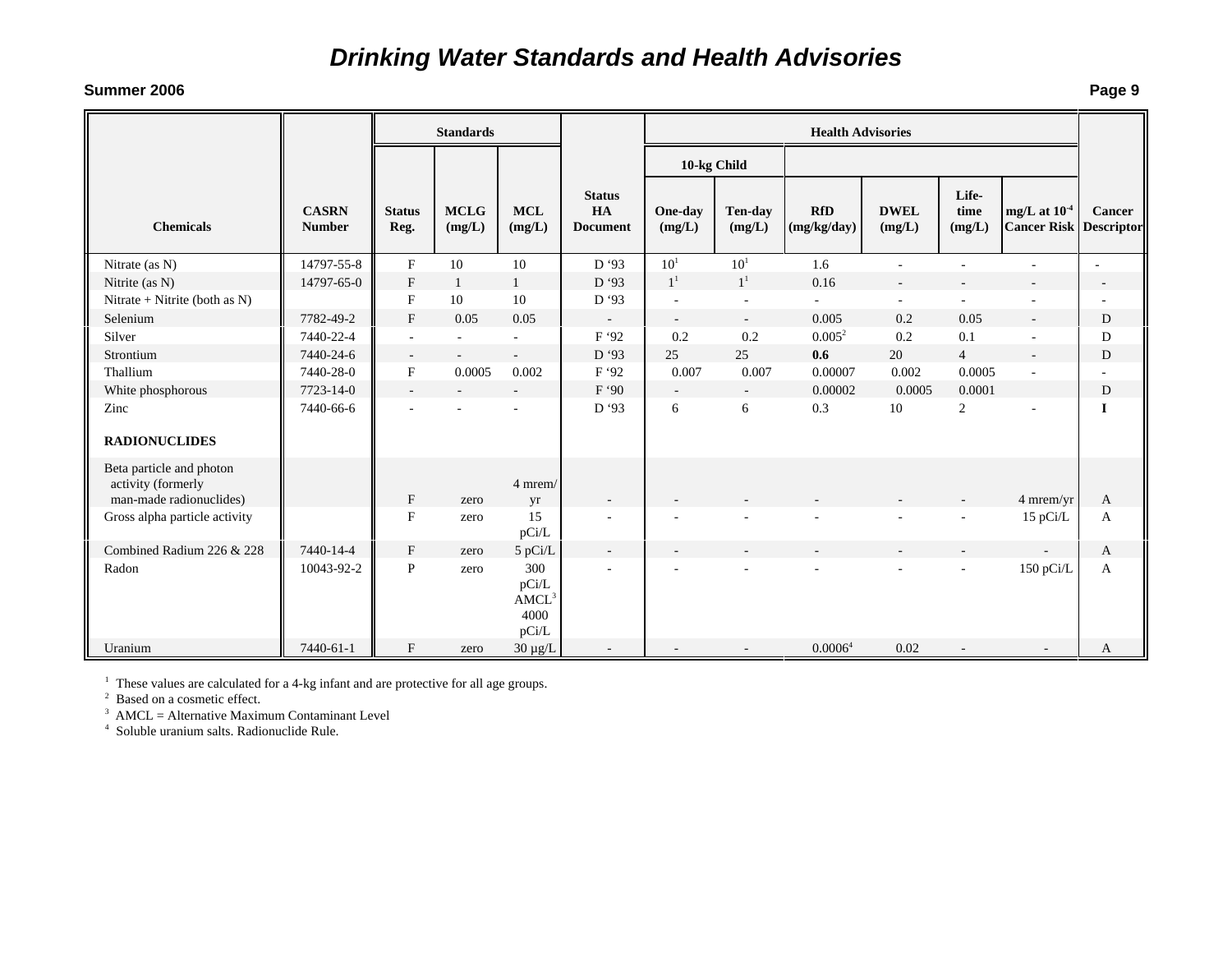## *Secondary Drinking Water Regulations*

### **Summer 2006**

| <b>Chemicals</b>             | <b>CAS Number</b> | <b>Status</b> | <b>SDWR</b>              |  |
|------------------------------|-------------------|---------------|--------------------------|--|
| Aluminum                     | 7429-90-5         | F             | 0.05 to 0.2 mg/L         |  |
| Chloride                     | 7647-14-5         | F             | 250 mg/L                 |  |
| Color                        | <b>NA</b>         | F             | 15 color units           |  |
| Copper                       | 7440-50-8         | F             | $1.0$ mg/L               |  |
| Corrosivity                  | <b>NA</b>         | F             | non-corrosive            |  |
| Fluoride                     | 7681-49-4         | F             | $2.0$ mg/L               |  |
| Foaming agents               | <b>NA</b>         | F             | $0.5$ mg/L               |  |
| Iron                         | 7439-89-6         | F             | $0.3$ mg/L               |  |
| Manganese                    | 7439-96-5         | F             | 0.05 mg/L                |  |
| Odor                         | <b>NA</b>         | F             | 3 threshold odor numbers |  |
| pH                           | <b>NA</b>         | F             | $6.5 - 8.5$              |  |
| Silver                       | 7440-22-4         | F.            | $0.1$ mg/L               |  |
| <b>Sulfate</b>               | 7757-82-6         | F             | 250 mg/L                 |  |
| Total dissolved solids (TDS) | <b>NA</b>         | F             | 500 mg/L                 |  |
| Zinc                         | 7440-66-6         | F             | 5 mg/L                   |  |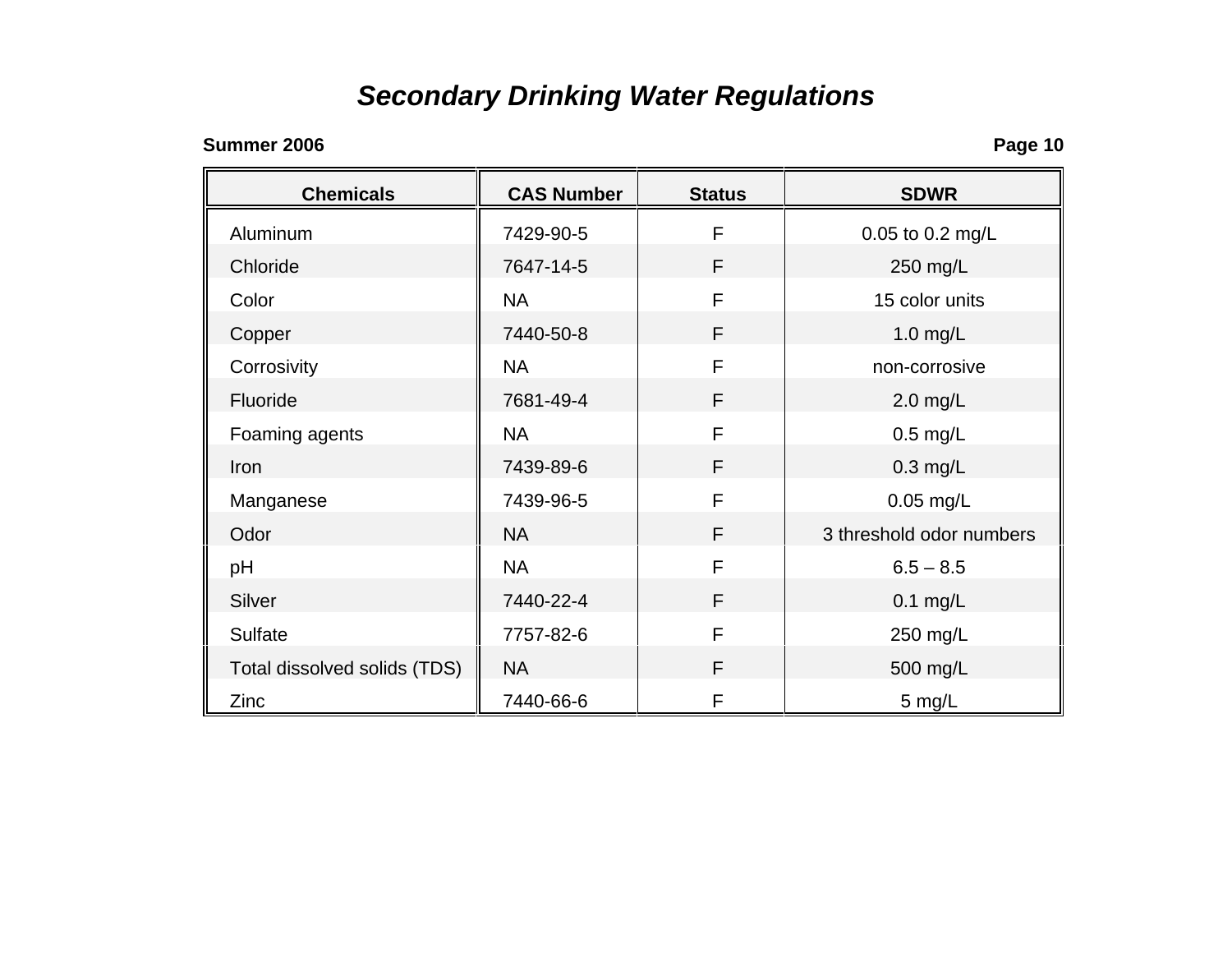### *Microbiology*

### **Summer 2006**

**Page 11**

|                                    | <b>Status</b><br>Reg. | <b>Status HA</b><br><b>Document</b> | <b>MCLG</b> | <b>MCL</b> | <b>Treatment Technique</b>                                                                                                                                                               |  |
|------------------------------------|-----------------------|-------------------------------------|-------------|------------|------------------------------------------------------------------------------------------------------------------------------------------------------------------------------------------|--|
| Cryptosporidium                    | F                     | F 01                                |             | TΤ         | Systems that filter must remove<br>99% of Cryptosporidium                                                                                                                                |  |
| Giardia lamblia                    | F                     | F 98                                |             | <b>TT</b>  | 99.9% killed/inactivated                                                                                                                                                                 |  |
| Legionella                         | F <sup>1</sup>        | F 01                                | zero        | TΤ         | No limit; EPA believes that if<br>Giardia and viruses are inactivated,<br>Legionella will also be controlled                                                                             |  |
| Heterotrophic Plate Count<br>(HPC) | F <sup>1</sup>        |                                     | <b>NA</b>   | <b>TT</b>  | No more than 500 bacterial<br>colonies per milliliter.                                                                                                                                   |  |
| Mycobacteria                       |                       | F 99                                |             |            |                                                                                                                                                                                          |  |
| <b>Total Coliforms</b>             | F                     |                                     | zero        | 5%         | No more than 5.0% samples total<br>coliform-positive in a month. Every<br>sample that has total coliforms<br>must be analyzed for fecal<br>coliforms; no fecal coliforms are<br>allowed. |  |
| Turbidity                          | F                     |                                     | <b>NA</b>   | <b>TT</b>  | At no time can turbidity go above 5<br>NTU (nephelometric turbidity units)                                                                                                               |  |
| <b>Viruses</b>                     | F <sup>1</sup>        |                                     | zero        | ТT         | 99.99% killed/inactivated                                                                                                                                                                |  |

<sup>1</sup> Final for systems using surface water; also being considered for regulation under groundwater disinfection rule.